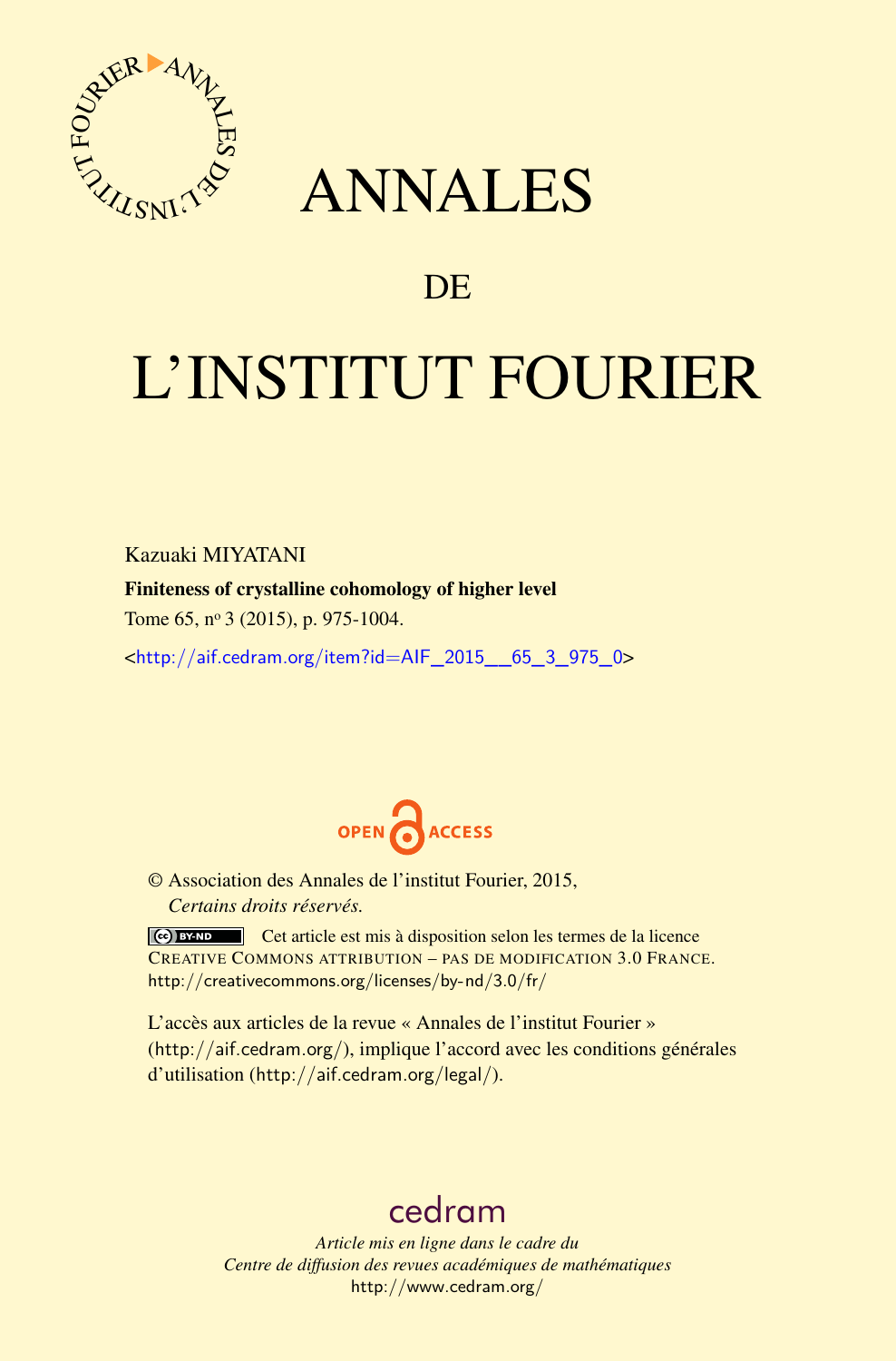#### FINITENESS OF CRYSTALLINE COHOMOLOGY OF HIGHER LEVEL

#### **by Kazuaki MIYATANI**

ABSTRACT. — We prove the finiteness of crystalline cohomology of higher level. An important ingredient is a "higher de Rham complex" that satisfies a kind of Poincaré lemma.

Résumé. — Nous prouvons la finitude de la cohomologie cristalline de niveau fini. Un ingrédient important est un "complexe de de Rham supérieur" qui satisfait un analogue du lemme de Poincaré.

#### **1. Introduction.**

#### **1.1. Crystalline cohomology of higher level.**

Pierre Berthelot [\[4\]](#page-29-0) generalized the notion of PD structure, the most fundamental notion in the crystalline theory, to that of "*m*-PD structure (PD structure of level *m*)" for each natural number *m*. After replacing the classical PD structure by this notion, we directly get a level-*m* version of crystalline site, crystal and other crystalline concepts. In particular, we can define *m*-crystalline cohomology over very ramified DVR because a DVR of mixed characteristic (0*, p*) has an *m*-PD structure on its maximal ideal if the absolute ramification index is not greater than  $p^m(p-1)$ .

In contrast to the simplicity of this generalization, we cannot directly apply classical arguments to prove fundamental properties of the *m*-crystalline cohomology such as base change and finiteness. The main reason lies in the fact that the crystalline Poincaré lemma appears to be difficult in the level-*m* situation. Bernard Le Stum and Adolfo Quirós indeed proved the

Keywords: crystalline cohomology of higher level, Poincaré lemma. Math. classification: 14F30.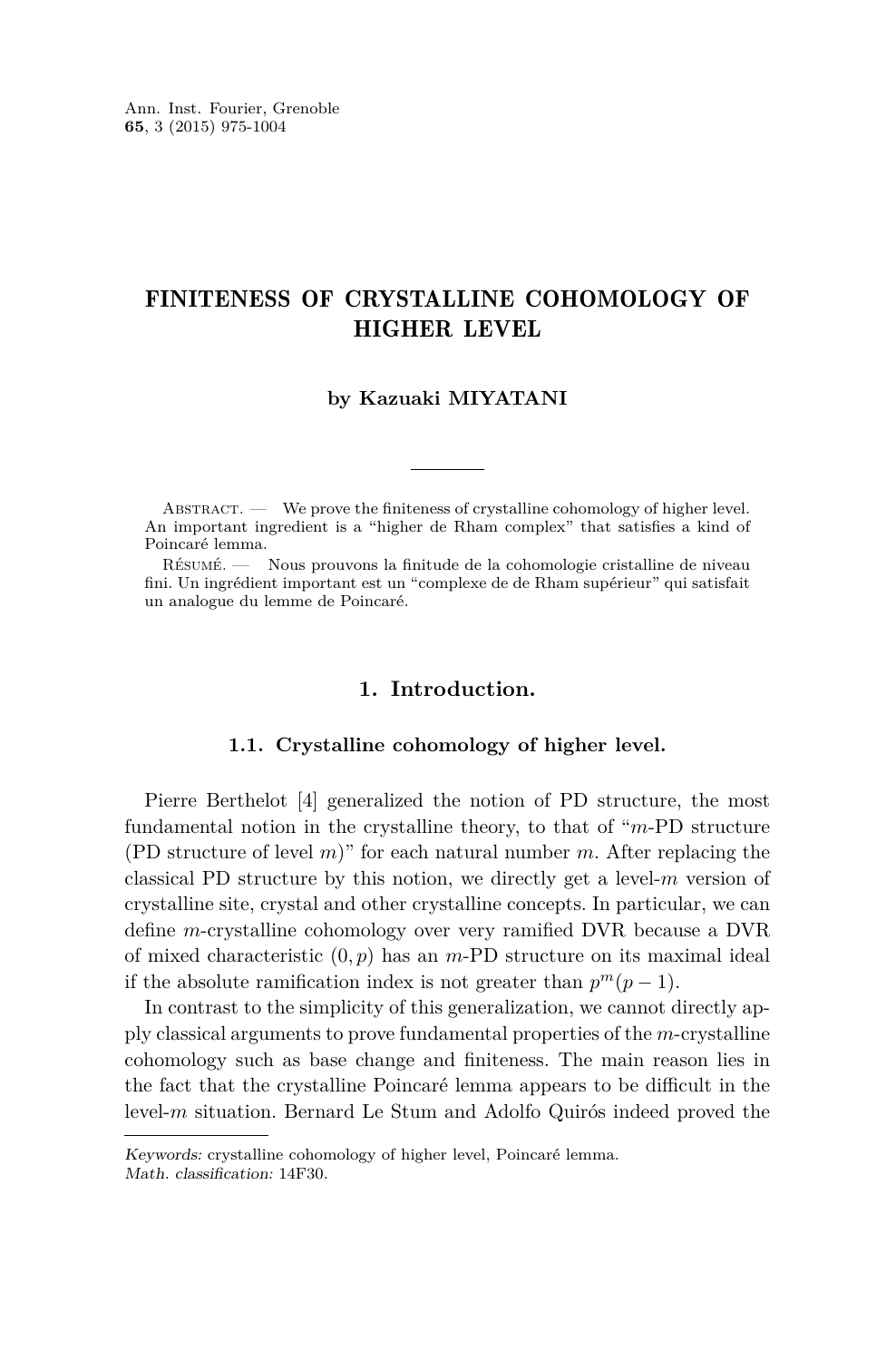<span id="page-2-0"></span>so-called exact crystalline Poicaré lemma [\[10\]](#page-29-0), which states that the *m*crystalline cohomology is calculated by the "jet complex of order *p <sup>m</sup>*"; unfortunately, this complex is not bounded and its local freeness is yet to be proved (the latter point will be discussed in the next subsection). The lack of boundedness and local freeness prevents us from proving as in the classical case the cohomological boundedness and the base change, which we need for proving, for example, the finiteness.

In spite of this difficulty, we prove in this article the finiteness of the cohomology by using an auxiliary "de Rham-like" complex and corresponding Poincaré lemma. To be more precise, we first define in a local situation a complex that is, if we ignore the differential maps, isomorphic to the usual de Rham complex; we call this complex the "higher de Rham complex." We next prove that this is a resolution of a direct sum of finitely many copies of the structure sheaf. Thirdly, although the arguments so far are done just locally, we show in the global situation the cohomological boundedness and the base change theorem. At last, by using these two properties and the exact crystalline Poincaré lemma, we prove the finiteness of this cohomology.

This article is organized as follows. Section 2 is devoted to recalling the foundation of *m*-crystalline theory and doing some differential calculi. In Section 3 introduced is the higher de Rham complex and the Poincaré lemma for it, and in Section 4 proved is the finiteness of *m*-crystalline cohomology. Finally, other applications of the higher de Rham complex are included in Section 5.

#### **1.2. A problem on local freeness of the jet complex.**

In fact, if  $(S, \mathfrak{a}, \mathfrak{b}, \gamma)$  is an *m*-PD scheme (Definition [2.1\)](#page-5-0) and if X is a smooth scheme over *S*, Le Stum and Quirós [\[10,](#page-29-0) 1.4] give a proof of the local freeness of each term appearing in the jet complex of order *p <sup>m</sup>*, whose *r*-th term is there denoted by  $\Omega_{X_m}^r$ . However, the proof for  $r \geq 3$  is not correct.

Indeed, let *n* be the dimension of *X* over *S*, and  $t_1, \ldots, t_n$  a system of local coordinates. Then, as proved in the article, there exist, for each  $I \in \mathbb{N}^n$  that satisfies  $p^m < |I| \leq 2p^m$ , two multi-indices  $A(I), B(I)$  such that  $A(I) + B(I) = I$  and that

$$
\{(dt)^U \otimes (dt)^V \mid (U, V) \neq (A(U + V), B(U + V))\}
$$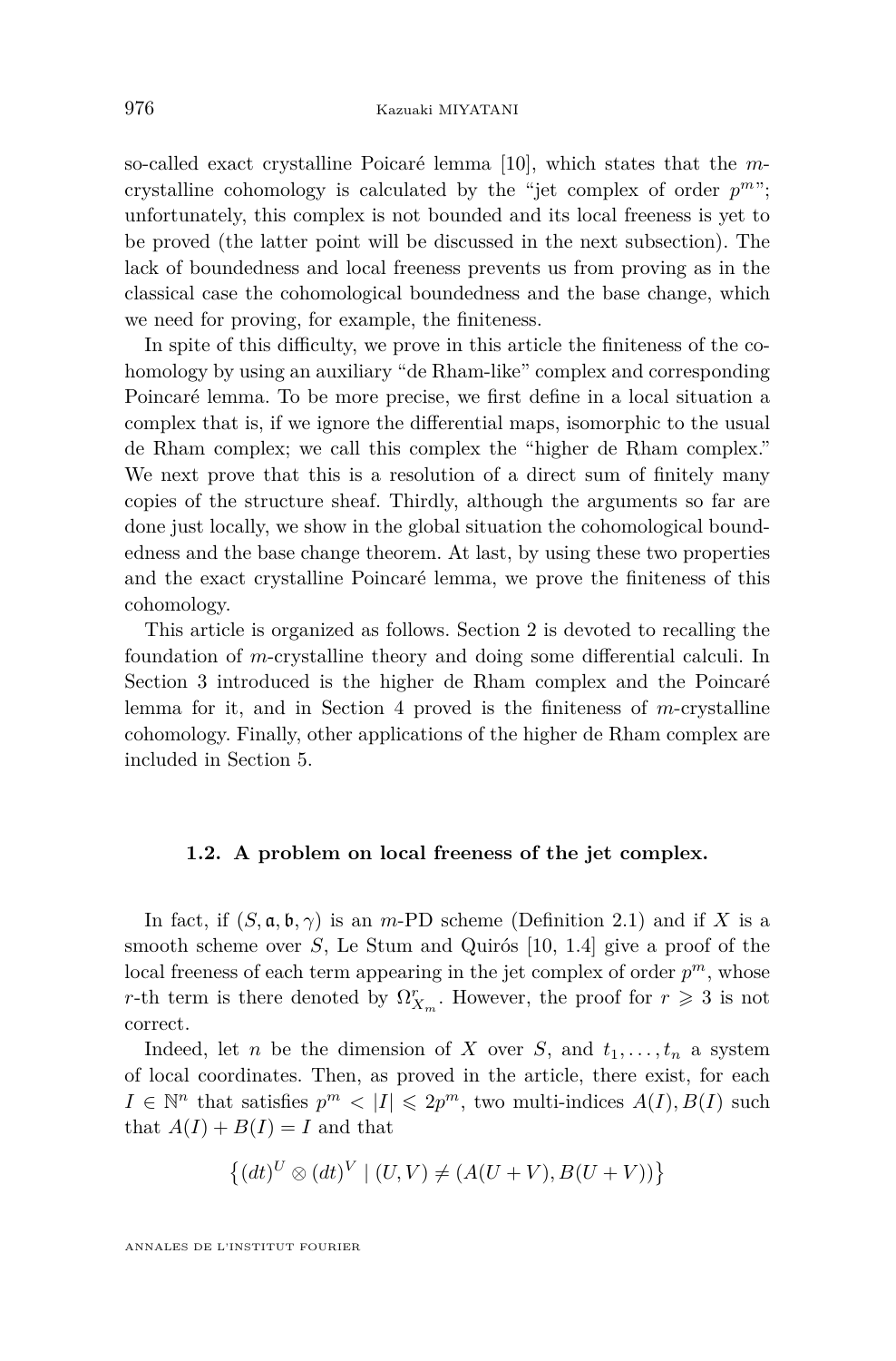is a basis of  $\Omega^2_{X_m}$ . By using this notation, the module  $\Omega^3_{X_m}$  is generated by the set

$$
\{(dt)^U \otimes (dt)^V \otimes (dt)^W \mid (V, W) \neq (A(V+W), B(V+W)) \text{ and,}
$$
  
if W is not  $B(I)$  for any I, then  $(U, V) \neq (A(U+V), B(U+V))\}.$ 

Their relations are given by, for each  $(U, V, W)$  such that  $(U, V) = (A(U +$ *V*),  $B(U + V)$  and that  $W = B(I)$  for some *I*,

$$
\sum_{S} \left\langle \begin{matrix} U+V \\ S \end{matrix} \right\rangle (dt)^{U+V-S} \otimes (dt)^{S} \otimes (dt)^{W}
$$
  

$$
-\sum_{I} \left\langle \begin{matrix} U+V \\ A(I) \end{matrix} \right\rangle \left\langle \begin{matrix} I \\ A(I) \end{matrix} \right\rangle \sum_{\substack{0 \le T \le I \\ T \ne A(I)}} \left\langle \begin{matrix} I \\ A \end{matrix} \right\rangle (dt)^{U+V-A(I)} \otimes (dt)^{T} \otimes (dt)^{I-T} = 0,
$$

where the first sum is taken over all *S* such that  $0 < S < U + V$  and that *S* is not equal to  $A(I)$  for any *I* with  $W = B(I)$ , and where the first sum in the second line moves *I* such that  $W = B(I)$ ; three relatons written in that article are not correct.

Then, we have two problems with these relations. First, it may happen that all the coefficients in this sum are non-unit. Second, even if one of the coefficients in the first sum is a unit (this assumption holds, for example, if there exists only one *I* that satisfies  $W = B(I)$ ,  $I - T$  in the second sum may again be of the form  $B(I')$ ; at this point, we do not know how to exclude the auxiliary generators by these relations to prove the local freeness.

We refer to influences of this problem on other results in their article [\[10\]](#page-29-0).

First, it does not affect the exact Poincaré lemma at the level of  $\mathscr{O}_X$ modules [\[10,](#page-29-0) 3.3], whose proof does not use the local freeness. Second, although the proof of the exact Poincaré lemma with coefficients [\[10,](#page-29-0) 4.7] fails in general, it remains valid if the coefficient *E* is a flat *m*-crystal since then the assertion is reduced to the case where  $E = \mathscr{O}_{X/S}^{(m)}$ . Finally, the proof of the Frobenius descent [\[10,](#page-29-0) 5.5] fails because it uses a proposition [\[10,](#page-29-0) 5.2] depending on the local freeness of each term of the jet complex. In Subsection [5.2,](#page-26-0) we correct the proof of the Frobenius descent by using our higher de Rham complex.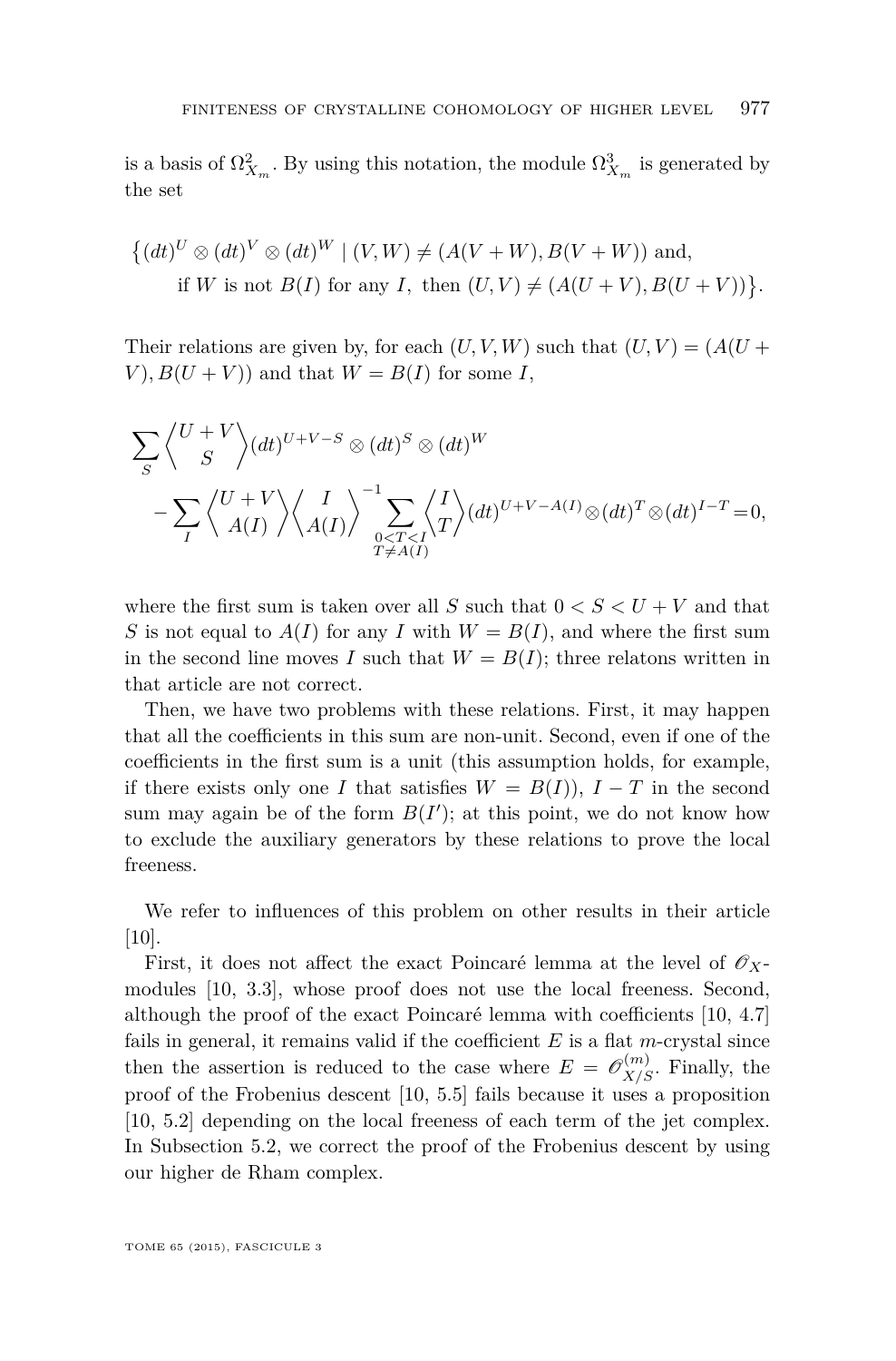<span id="page-4-0"></span>978 Kazuaki MIYATANI

#### **1.3. Conventions.**

Throughout this article, we fix a prime number *p* and a natural number *m* (natural number means, in this article, non-negative integer).

We assume that *p* is nilpotent on all schemes appearing in this article.

If *k*, *k*<sup> $\prime$ </sup> and *k*<sup> $\prime$ </sup> denote natural numbers such that  $k = k' + k''$ , we often use the notation

$$
\binom{k}{k'} := \frac{k!}{k'! \, k''!}, \qquad \binom{k}{k'} := \frac{q!}{q'! \, q''!} \quad \text{and} \quad \binom{k}{k'} := \binom{k}{k'} \binom{k}{k'}^{-1},
$$

where *q* (resp. *q'*, *q''*) denotes the integer part of  $k/p^m$  (resp.  $k'/p^m$ ,  $k''/p^m$ ). We also use the usual conventions on multi-indices; if  $I = (i_1, \ldots, i_n)$  and  $J = (j_1, \ldots, j_n)$  satisfies  $J \leqslant I$ , that is, if  $j_k \leqslant i_k$  for all  $k = 1, \ldots, n$ , then we define

$$
\begin{pmatrix} I \\ J \end{pmatrix} := \prod_{k=1}^n \binom{i_k}{j_k}, \quad \begin{cases} I \\ J \end{cases} := \prod_{k=1}^n \begin{cases} i_k \\ j_k \end{cases} \text{ and } \begin{pmatrix} I \\ J \end{pmatrix} := \prod_{k=1}^n \binom{i_k}{j_k}.
$$

The element  $(0, \ldots, 0, 1, 0, \ldots, 0)$  in  $\mathbb{N}^n$ , where 1 sits in the *i*-th entry, is denoted by **1***<sup>i</sup>* .

#### **1.4. Acknowledgements.**

The author would like to express his greatest gratitude to Professor Atsushi Shiho for introducing me to the field of crystalline theory of higher level, reading thoroughly the draft of this paper, pointing out a lot of mistakes on it and giving him a lot of advice.

The author had a chance to talk with Professor Bernard Le Stum on this topic during his stay in Japan. The author is grateful to him for the meaningful argument. The author is also grateful to Professor Pierre Berthelot for his sincere and detailed answer to my questions on the crystalline site of higher level.

#### **2. Crystalline Site of Higher Level.**

#### **2.1.** *m***-PD structures.**

First, let us recall some basic notions on *m*-PD structures. The fundamental reference on this subject is Berthelot's article [\[4\]](#page-29-0).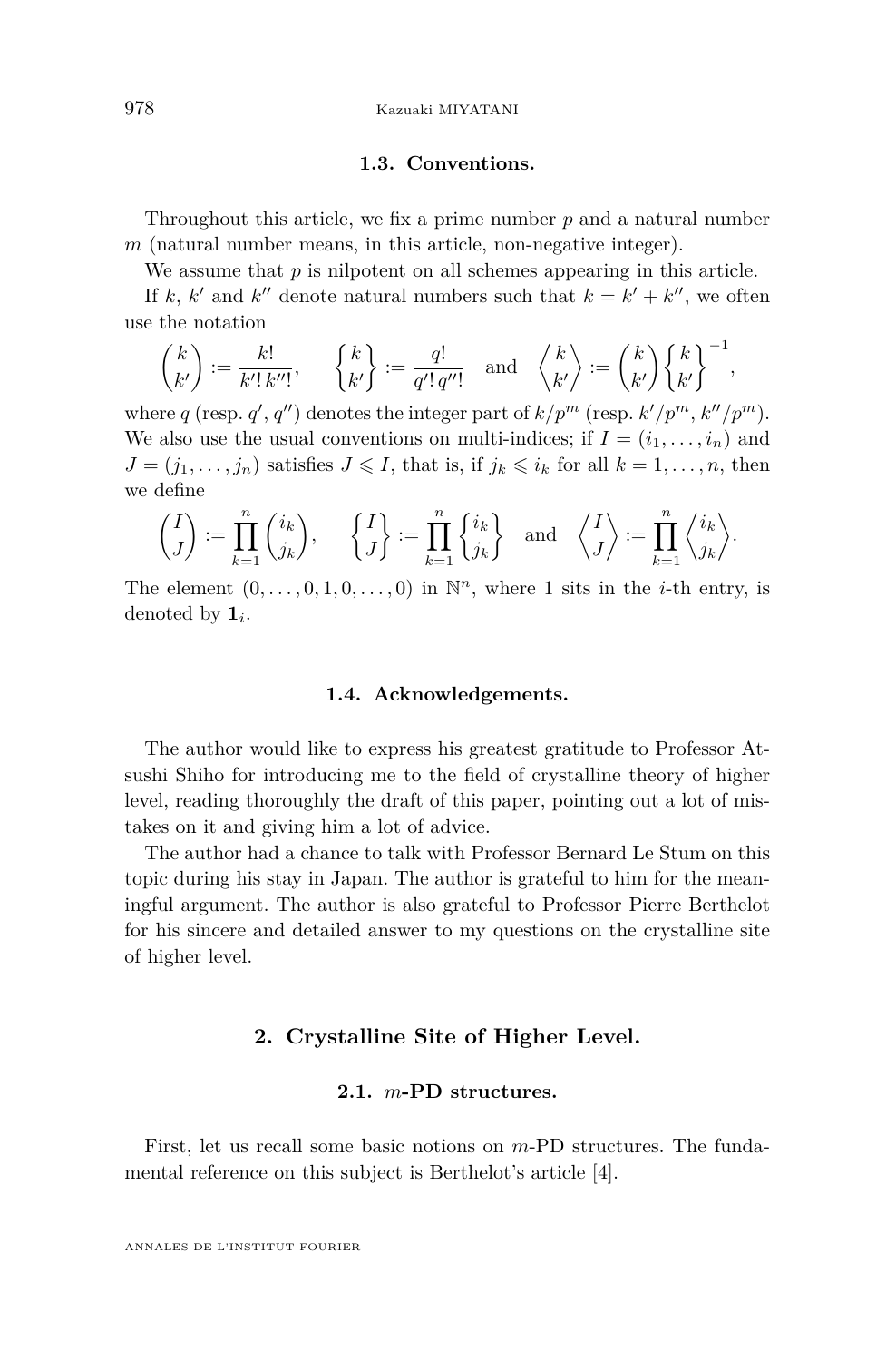<span id="page-5-0"></span>DEFINITION 2.1. — Let *R* be a  $\mathbb{Z}_{(p)}$ -algebra and **a** an ideal of *R*. An *m*-PD structure on **a** is a PD ideal  $(\mathfrak{b}, \gamma)$  of *R* that satisfies the following two conditions:

 $(a)$   $a^{(p<sup>m</sup>)} + p$ a ⊂ b ⊂ a;

(b) the PD structure  $\gamma$  is compatible with the unique one on  $p\mathbb{Z}_{(p)}$ .

Here,  $\mathfrak{a}^{(p^m)}$  denotes the ideal of *R* generated by  $x^{p^m}$  for all elements *x* of a. We call (a*,* b*, γ*) an *m*-PD ideal of *R*, and (*R,* a*,* b*, γ*) an *m*-PD ring.

 $An \, m\text{-PD morphism } (R', \mathfrak{a}', \mathfrak{b}', \gamma') \rightarrow (R, \mathfrak{a}, \mathfrak{b}, \gamma)$  between two  $m\text{-PD rings}$ is a PD homomorphism  $(R', \mathfrak{b}', \gamma') \to (R, \mathfrak{b}, \gamma)$  such that the image of  $\mathfrak{a}'$ lies in a.

DEFINITION 2.2. — Let  $(R, \mathfrak{a}, \mathfrak{b}, \gamma)$  be an *m*-PD ring and *A* an *R*-algebra. We agree that  $\mathfrak b$  denotes the ideal  $\mathfrak b+pR$ , and that  $\tilde{\gamma}$  denotes the PD structure on  $\widetilde{\mathfrak{b}}$  compatible with  $\gamma$  and the unique one on  $p\mathbb{Z}_{(p)}$ .

(i) We say that the *m*-PD structure  $(\mathfrak{b}, \gamma)$  extends to *A* if the PD structure  $\tilde{\gamma}$  on b extends to A.

(ii) Let  $(I, J, \delta)$  be an *m*-PD ideal of A. We say that the *m*-PD structure  $(J, \delta)$  is compatible with  $(\mathfrak{b}, \gamma)$  if the following two conditions hold:

(a) the two PD structures  $\tilde{\gamma}$  and  $\delta$  are compatible;

(b)  $\mathfrak{b}A \cap I$  is a PD sub-ideal of  $\mathfrak{b}A$  (equipped with the PD structure extending  $\tilde{\gamma}$ ).

(iii) Let  $(\mathfrak{a}', \mathfrak{b}', \gamma')$  be another *m*-PD ideal of *R*. Then, this is called an *m*-PD sub-ideal of  $(a, b, \gamma)$  (or simply of a) if a' is a sub-ideal of a and if  $(\mathfrak{b}', \gamma')$  is a PD sub-ideal of  $(\mathfrak{b}, \gamma)$ .

DEFINITION 2.3. — Let  $(R, \mathfrak{a}, \mathfrak{b}, \gamma)$  be an *m*-PD ring. For each natural number *k* and element *x* in a, we put

$$
x^{\{k\}} := x^r \gamma_q(x^{p^m}),
$$

where  $k = p^m q + r$  and  $0 \leq r < p^m$ .

As is easily seen, this function satisfies  $q!x^{\{k\}} = x^k$ . Moreover, there are relations [\[4,](#page-29-0) 1.3.6] similar to those of the classical divided power function; here, we recall a relation [\[4,](#page-29-0) 1.3.6 (iii)] that is used later.

PROPOSITION 2.4. — Let  $(R, \mathfrak{a}, \mathfrak{b}, \gamma)$  be an *m*-PD ring. Then, for all  $x, y \in \mathfrak{a}$  and  $k \in \mathbb{N}$ , we have

$$
(x+y)^{\{k\}} = \sum_{k'=0}^{k} \binom{k}{k'} x^{\{k'\}} y^{\{k-k'\}}.
$$

The following proposition, whose proof [\[4,](#page-29-0) 1.4.1] we do not recall here, generalizes the notion of PD envelope.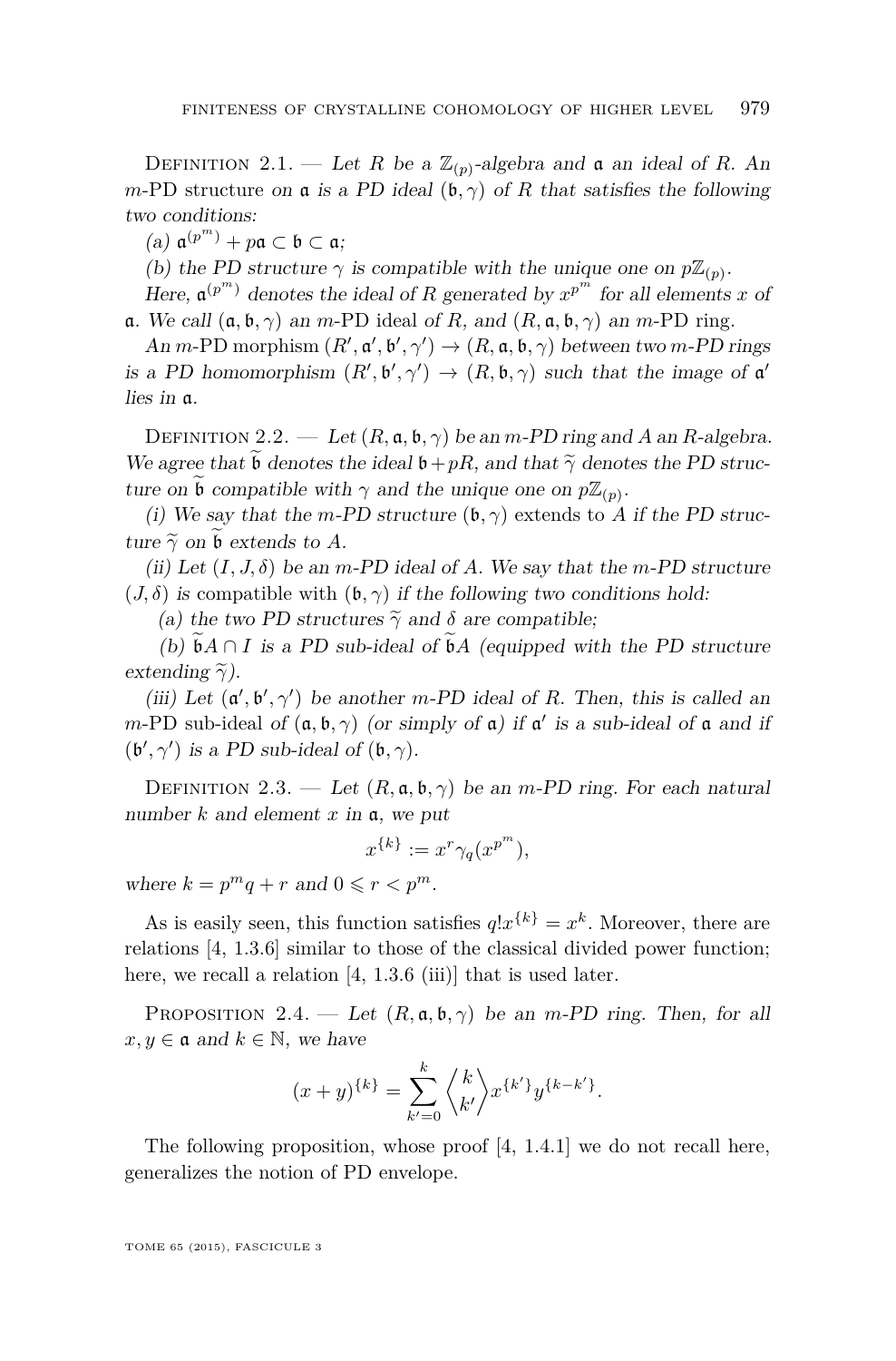PROPOSITION–DEFINITION 2.5. — Let  $(R, \mathfrak{a}, \mathfrak{b}, \gamma)$  be an *m*-PD ring. Let  $\mathscr{C}_1$  denote the category of the *m*-PD rings over *R* whose *m*-PD structure is compatible with  $(\mathfrak{b}, \gamma)$ , and  $\mathcal{C}_2$  the category of the pairs  $(A, I)$  consisting of an *R*-algebra *A* and an ideal *I* of *A*. Then, the forgetful functor  $\mathcal{C}_1 \rightarrow \mathcal{C}_2$  has a left adjoint functor. When  $(A, I)$  is an object of  $\mathcal{C}_2$ , its image under this functor is denoted by  $(D_{A,\gamma}^{(m)}(I), \overline{I}, \overline{I}_0, \overline{I})$  and is called the *m*-PD envelope of  $(A, I)$  (compatible with  $(\mathfrak{b}, \gamma)$ ).

#### **2.2. Crystalline site of level** *m***.**

All the arguments in the previous subsection are obviously generalized to the scheme-theoretical situation.

Let  $(S, \mathfrak{a}, \mathfrak{b}, \gamma)$  be an *m*-PD scheme, that is, a datum which consists of a scheme *S*, a quasi-coherent ideal  $\alpha$  of  $\mathcal{O}_S$  and a quasi-coherent *m*-PD structure  $(\mathfrak{b}, \gamma)$  on **a**. Given two *S*-schemes *X*, *Y* to which the *m*-PD structure  $(b, \gamma)$  extends, and given an immersion  $X \hookrightarrow Y$  over *S*, we let  $D_{X,\gamma}^{(m)}(Y)$ denote the *m*-PD envelope of the immersion.

Now, we fix throughout this subsection an *S*-scheme *X*, and assume that the *m*-PD structure  $(\mathfrak{b}, \gamma)$  extends to  $\mathcal{O}_X$ . We recall the definition of *m*-crystalline site [\[9,](#page-29-0) 4].

DEFINITION 2.6. — (i) Let *U* be an open subscheme of *X*. An *m*-PD thickening  $(U, T, J, \delta)$  of *U* over  $(S, \mathfrak{a}, \mathfrak{b}, \gamma)$  is a datum which consists of an *S*-scheme *T*, a closed *S*-immersion  $U \hookrightarrow T$  and an *m*-PD structure  $(J, \delta)$ on the ideal of  $U \hookrightarrow T$  compatible with  $(\mathfrak{b}, \gamma)$ .

(ii) The *m*-crystalline site Cris<sup> $(m)$ </sup> $(X/S, \mathfrak{a}, \mathfrak{b}, \gamma)$ , or Cris<sup> $(m)$ </sup> $(X/S)$ , is the category of the *m*-PD thickenings  $(U, T, J, \delta)$  of an open subscheme *U* of *X* over  $(S, \mathfrak{a}, \mathfrak{b}, \gamma)$ , morphisms defined in an obvious way, the topology being defined so that a family  $\{(U_\lambda, T_\lambda, J_\lambda, \delta_\lambda) \to (U, T, J, \delta)\}\$ covering if and only if  ${T_{\lambda} \to T}_{\lambda}$  is a covering with respect to the Zariski topology on *T*. Its associated topos  $(X/S, \mathfrak{a}, \mathfrak{b}, \gamma)_{\text{cris}}^{(m)}$ , or  $(X/S)_{\text{cris}}^{(m)}$ , is called the *m*-crystalline topos.

(iii) The sheaf of rings

$$
(U, T, J, \delta) \mapsto \Gamma(T, \mathscr{O}_T)
$$

in the topos  $(X/S)_{\text{cris}}^{(m)}$  is called the structure sheaf of the site Cris<sup>(*m*)</sup> $(X/S)$ , and denoted by  $\mathscr{O}_{X/\mathscr{O}}^{(m)}$  $X/(S, \mathfrak{a}, \mathfrak{b}, \gamma)$  or by  $\mathscr{O}_{X/S}^{(m)}$ .

For a sheaf  $E \in (X/S)_{\text{cris}}^{(m)}$  and an object  $(U, T, J, \delta)$  of Cris<sup> $(m)$ </sup> $(X/S)$ , we let  $E_{(U,T,J,\delta)}$  denote the sheaf on *T* induced by *E*. The most frequent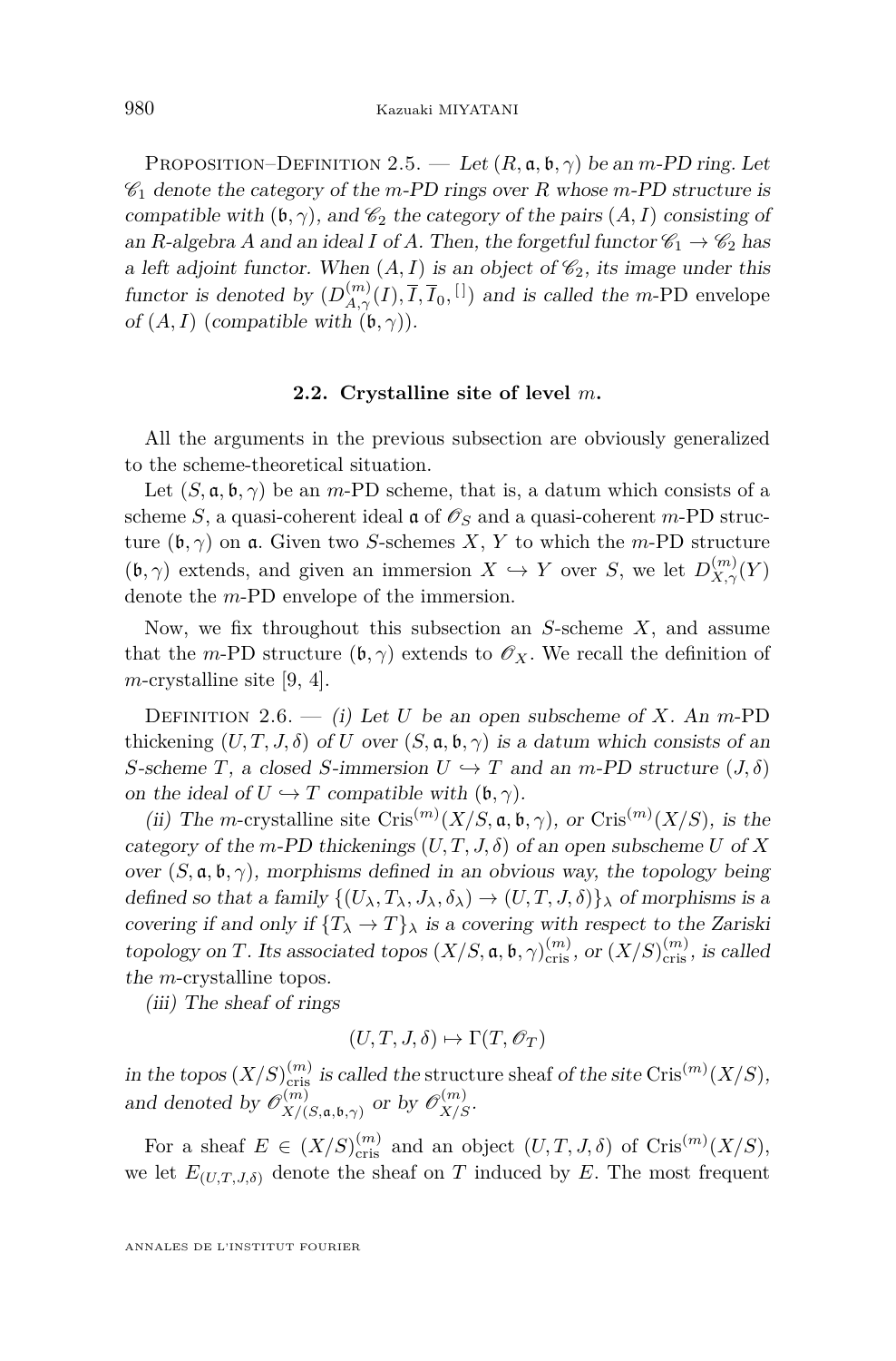<span id="page-7-0"></span>situation is  $U = T = X$ ; in this case, we simply write  $E_X$  instead of  $E_{(U,T,J,\delta)}$ .

The *m*-crystalline topos has the functoriality which generalizes that of crystalline topos.

PROPOSITION 2.7. — Let  $u: (S', \mathfrak{a}', \mathfrak{b}', \gamma') \rightarrow (S, \mathfrak{a}, \mathfrak{b}, \gamma)$  be an *m*-PD morphism from another  $m$ -PD scheme, let  $X'$  be an  $S'$ -scheme such that the *m*-PD structure  $(\mathfrak{b}', \gamma')$  extends to  $\mathcal{O}_{X'}$ , and let  $g: X' \to X$  be a morphism over *S*.

Then, there exists a morphism of topoi

$$
g_{\text{cris}}^{(m)} \colon (X'/S')_{\text{cris}}^{(m)} \to (X/S)_{\text{cris}}^{(m)}.
$$

We recall here the construction of this morphism of topoi. We firstly define a functor

$$
g^*\colon\operatorname{Cris}^{(m)}(X/S, \mathfrak{a}, \mathfrak{b}, \gamma)\to (X'/S', \mathfrak{a}', \mathfrak{b}', \gamma')^{(m)}_{\mathrm{cris}}
$$

as follows: for an object  $(U, T, J, \delta)$  of  $\text{Cris}^{(m)}(X/S)$ , the sheaf  $g^*(U, T, J, \delta)$ sends each object  $(U', T', J', \delta')$  of  $\text{Cris}^{(m)}(X'/S')$  to the set of *m*-PD morphisms  $T' \to T$  over *g*; here, an "*m*-PD morphism over *g*" is defined to be a morphism  $h: T' \to T$  that coincides with *g* on *U'*, that induces a morphism of closed immersions  $(U' \hookrightarrow T') \rightarrow (U \hookrightarrow T)$  and that is an *m*-PD morphism with respect to the *m*-PD structures  $(J', \delta')$  and  $(J, \delta)$ .

The functor  $g^*$  is continuous, the topology of the target being the canonical topology; the classical proof [\[2,](#page-29-0) III 2.2.2] works verbatim. This shows that  $g^*$  extends to the functor

$$
{g_\mathrm{cris}^{(m)}}^* \colon (X/S, \mathfrak{a}, \mathfrak{b}, \gamma)_\mathrm{cris}^{(m)} \to (X'/S', \mathfrak{a}', \mathfrak{b}', \gamma')_\mathrm{cris}^{(m)}
$$

that admits a right adjoint  $g_{\text{cris}}^{(m)}$  [\[1,](#page-29-0) III 1.2]. We may follow the classical argument [\[2,](#page-29-0) III 2.2] to show that the functor  $g_{\text{cris}}^{(m)}$ ∗ is left exact, which gives the morphism of topoi  $g_{\text{cris}}^{(m)} = (g_{\text{cris}}^{(m)}$  $^{*}, g_{\text{cris}*}^{(m)}$ .

Before closing this section, we recall another fundamental morphism

$$
u_{X/S}^{(m)} \colon (X/S)_{\text{cris}}^{(m)} \to X_{\text{Zar}}
$$

of topoi, which we call the projection of *m*-crystalline topos to the Zariski topos. For a sheaf *E* on *X*, we define the sheaf  $u_{X/S}^{(m)}$ *X/S*  $*(E)$  on  $\operatorname{Cris}^{(m)}(X/S)$  to be the sheaf that sends  $(U, T, J, \delta)$  to  $E(U)$ ; we get a functor  $u_{X/S}^{(m)}$ *X/S*  $*$ :  $X_{\text{Zar}}$  →  $(X/S)_{\text{cris}}^{(m)}$ . This functor is exact and has a right adjoint  $u_{X/S}^{(m)}$  $\binom{m}{X/S}$ :  $(X/S)_{\text{cris}}^{(m)}$  →  $X_{\text{Zar}}$ , described as in the classical case [\[2,](#page-29-0) III 3.2]. Now, we get a morphism  $u_{X/S} = (u_{X/S}^{(m)})$ *X/S* ∗ *, u* (*m*)  $\binom{m}{X/S_*}$  of topoi.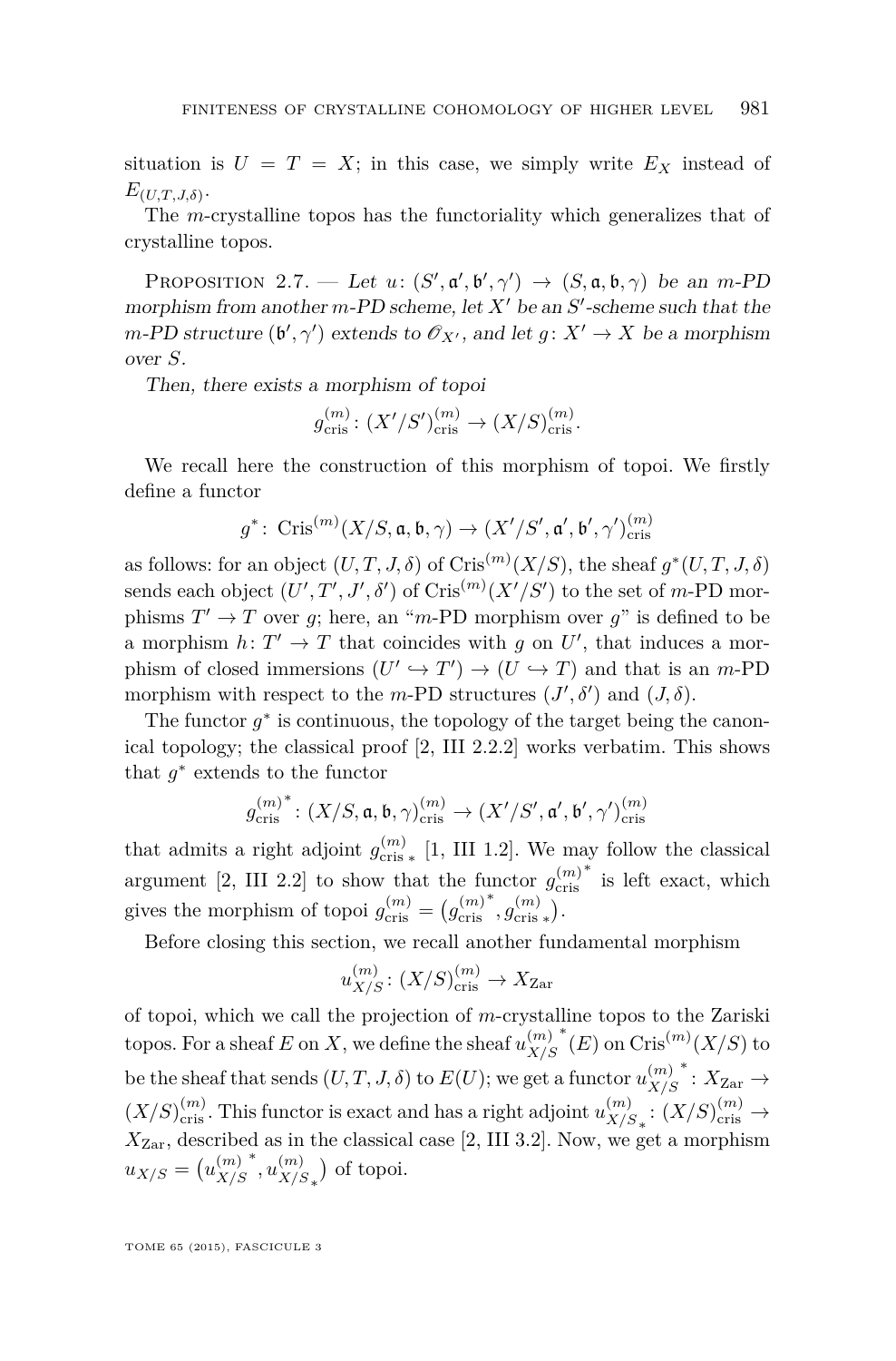At last, letting  $f: X \to S$  denote the structure morphism, we define the morphism

$$
f_{X/S}^{(m)} \colon (X/S)_{\text{cris}}^{(m)} \to S_{\text{Zar}}
$$

to be the composite of  $u_{X/S}^{(m)}$  and the morphism  $f_{\text{Zar}} \colon X_{\text{Zar}} \to S_{\text{Zar}}$ .

#### **2.3. Crystals, differential operators and stratifications.**

In this subsection, we discuss the notion of *m*-crystal, hyper *m*-PD differential operator and hyper *m*-PD stratification. Let  $(S, \mathfrak{a}, \mathfrak{b}, \gamma)$  be an *m*-PD scheme, and *X* an *S*-scheme such that the *m*-PD structure  $(b, \gamma)$  extends to  $\mathscr{O}_X$ . Recall that *p* is nilpotent on *S* as we have assumed in Subsection [1.3.](#page-4-0)

DEFINITION 2.8. — Let *E* be an  $\mathscr{O}_{X/S}^{(m)}$ -module in  $(X/S)_{\text{cris}}^{(m)}$ . Then, *E* is called an *m*-crystal in  $\mathcal{O}_{X/S}^{(m)}$ -modules if for all morphism  $f : (U, T, J, \delta) \to$  $(U', T', J', \delta')$  of Cris<sup>(*m*)</sup> $(X/S)$ , the canonical morphism

$$
f^*(E_{(U',T',J',\delta')}) \to E_{(U,T,J,\delta)}
$$

is an isomorphism.

In this article,  $P_{X/S}^{(m)}$  denotes the *m*-PD envelope of the diagonal immersion  $X \hookrightarrow X \times_S X$ , and  $\mathscr{P}_{X/S}^{(m)}$  denotes the structure sheaf of  $P_{X/S}^{(m)}$ . We always regard  $X \times_S X$  and  $P_{X/S}^{(m)}$  as schemes over *X* by the first projection; the sheaf  $\mathscr{O}_X$ , therefore, acts on  $\mathscr{O}_{X \times_S X} = \mathscr{O}_X \otimes_{\mathscr{O}_S} \mathscr{O}_X$  by multiplication to the first factor, and this also makes  $\mathscr{P}_{X/S}^{(m)}$  an  $\mathscr{O}_X$ -algebra.

DEFINITION 2.9. — Let *M* and *N* be two  $\mathscr{O}_X$ -modules. Then, a hyper *m*-PD differential operator from *M* to *N* is an  $\mathcal{O}_X$ -linear morphism

$$
\mathscr{P}_{X/S}^{(m)} \otimes_{\mathscr{O}_X} M \to N.
$$

DEFINITION 2.10. — Let *M* be an  $\mathscr{O}_X$ -module. Then, a hyper *m*-PD stratification on *M* is a  $\mathscr{P}_{X/S}^{(m)}$ -linear isomorphism

$$
\mathscr{P}_{X/S}^{(m)} \otimes_{\mathscr{O}_X} M \to M \otimes_{\mathscr{O}_X} \mathscr{P}_{X/S}^{(m)}
$$

that induces the identity map on *M* after passing the quotient  $\mathscr{P}_{X/S}^{(m)} \to$  $\mathscr{O}_X$ , and that satisfies the usual cocycle condition.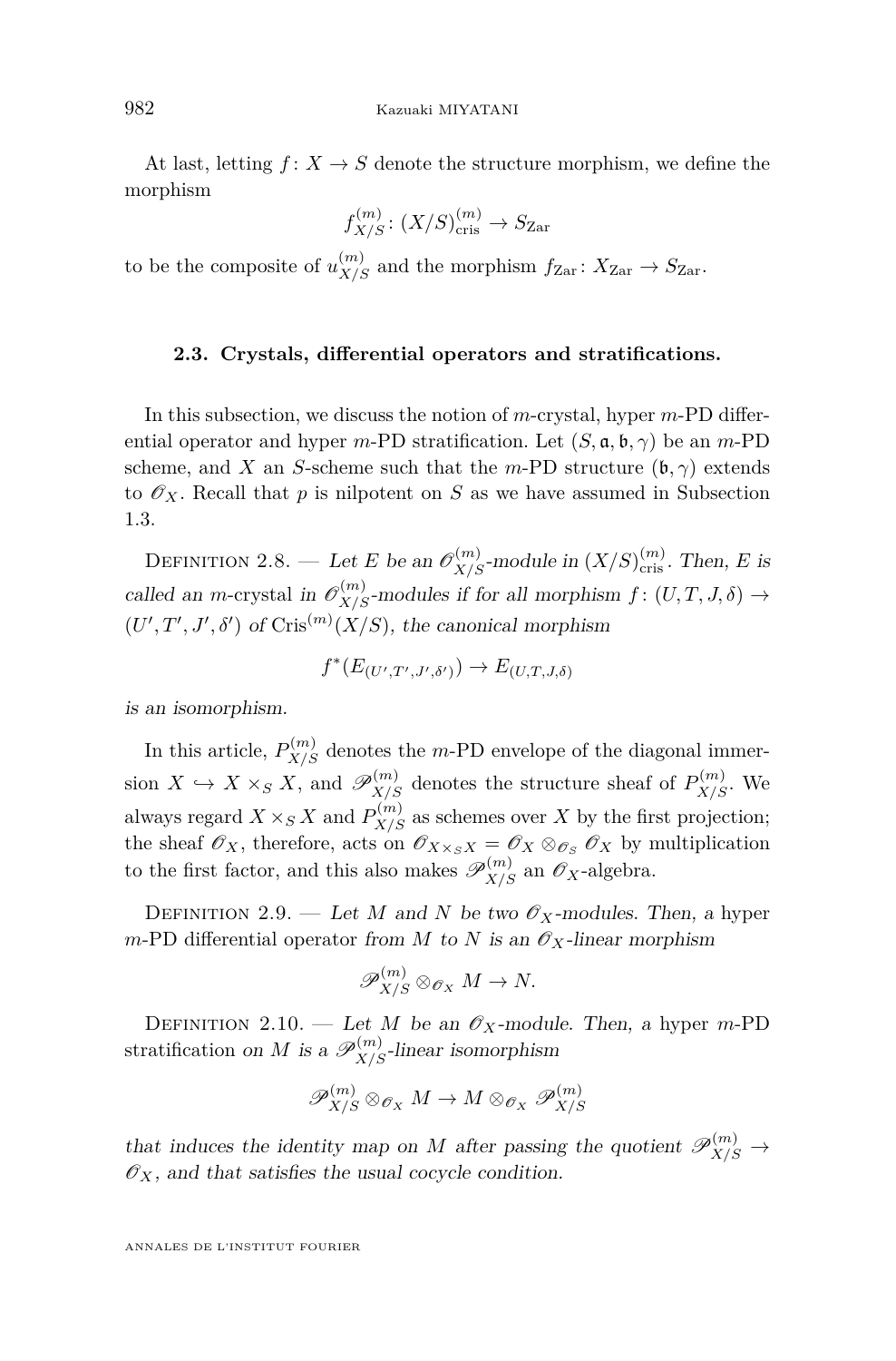<span id="page-9-0"></span>Now, let  $(a_0, b_0, \gamma_0)$  be a quasi-coherent *m*-PD sub-ideal of  $a$ , let  $S_0 \hookrightarrow S$ denote the closed immersion defined by  $a_0$ , and let  $i: X_0 \hookrightarrow X$  denote its base change by  $X \to S$ . We assume that *X* is smooth over *S*.

The first important proposition in this situation is the following one.

PROPOSITION  $2.11.$  — In the situation above, the functor

$$
i_{\text{cris}*}^{(m)}: (X_0/S)_{\text{cris}}^{(m)} \to (X/S)_{\text{cris}}^{(m)}
$$

is exact, where  $i_{\text{cris}}^{(m)}$  is the direct image functor of the morphism  $i_{\text{cris}}^{(m)}$  of topoi induced from *i* (Proposition [2.7](#page-7-0)). Moreover, the image of the structure sheaf  $\mathscr{O}_{X_0/S}^{(m)}$  under this functor is isomorphic to  $\mathscr{O}_{X/S}^{(m)}$ , and the image of an *m*-crystal in  $\mathscr{O}_{X_0/S}^{(m)}$ -modules is an *m*-crystal in  $\mathscr{O}_{X/S}^{(m)}$ -modules.

Proof. — If  $(U, T, J, \delta)$  is an *m*-PD thickening in Cris<sup>(*m*)</sup>(*X*/*S*), and if *U*<sup>0</sup> denotes the fiber product  $U \times_X X_0$ , then the closed immersion  $U_0 \hookrightarrow T$ defines an *m*-PD thickening, which is an object of  $\operatorname{Cris}^{(m)}(X_0/S)$ . Let  $(U_0, T)$  denote this thickening. Then,  $(U_0, T)$  represents  $i^*(U_0, T)$ . Because of the construction and of Yoneda's lemma, if *E* is an  $\mathscr{O}_{X_0/S}^{(m)}$ -module,  $i_{\text{cris},*}(E)(U,T)$  is canonically isomorphic to  $E(U_0,T)$ , which gives a canonical isomorphism

$$
i_{\mathrm{cris}\;*}^{(m)}(E)_{(U,T,J,\delta)} \longrightarrow E_{(U_0,T)}.
$$

All assertions in the proposition follow from this isomorphism.  $\Box$ 

Remark 2.12.  $\qquad$  (This remark is due to P. Berthelot [\[6\]](#page-29-0).)

In case  $m = 0$ , Proposition 2.11 holds for an arbitrary closed immersion *i*:  $X_0 \rightarrow Y$  over *S* to a smooth *S*-scheme *Y*. If  $m > 0$ , however, the direct image of an *m*-crystal along such a closed immersion is not necessarily an *m*-crystal. This defect can be avoided if we work in the higher-level analogue of the restricted crystalline site [\[2,](#page-29-0) IV.2].

In this article, we do not introduce the "restricted *m*-crystalline site" because we do not treat arbitrary closed immersions.

The following proposition and the corollary is proved as in the classical case [\[8,](#page-29-0) 6.6,6.7] with the aid of Proposition 2.11.

PROPOSITION  $2.13.$  — In the situation above, the following categories are equivalent:

(i) the category of the *m*-crystals in  $\mathcal{O}_{X_0/S}^{(m)}$ -modules;

(ii) the category of the  $\mathscr{O}_X$ -modules equipped with a hyper *m*-PD stratification.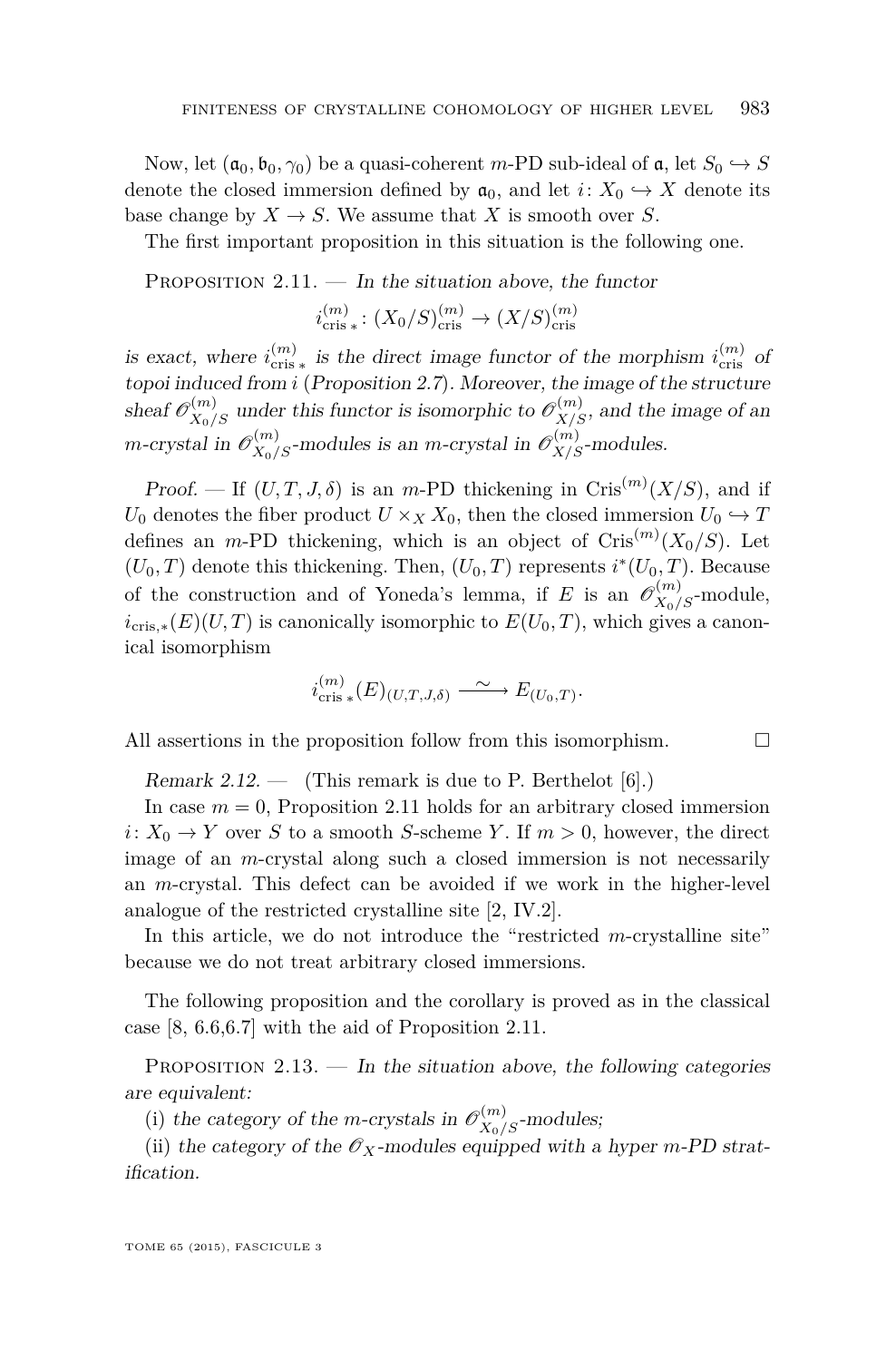<span id="page-10-0"></span>Proof. — For the sake of completeness of the article, we include here a construction of the equivalence of these categories following the classical one [\[8,](#page-29-0) 6.6] applied in our closed immersion.

First, let *E* be an *m*-crystal. Then, the two projection  $p_1, p_2 \colon P_{X/S}^{(m)} \to X$ give isomorphisms  $p_i^* E_X \to E_{P_{X/S}^{(m)}}$   $(i = 1, 2)$ . Then we get an isomorphism  $\mathscr{P}_{X/S}^{(m)} \otimes_{\mathscr{O}_X} E_X \to E_X \otimes_{\mathscr{O}_X} \mathscr{P}_{X/S}^{(m)}$ , which gives a hyper *m*-PD stratification on the  $\mathscr{O}_X$ -module  $E_X$ .

Now, let F be an  $\mathscr{O}_X$ -module equipped with a hyper *m*-PD stratification. We construct an *m*-crystal *E* in  $\mathscr{O}_{X_0/S}^{(m)}$ -modules. For each object  $(U, T, J, \delta)$ of  $\operatorname{Cris}^{(m)}(X/S)$  with a retraction  $h: T \to X$  extending  $U \to X$ , the sheaf  $E_{(U,T,J,\delta)}$  is defined to be  $h^*(\mathscr{O}_F)$ ; this condition defines a unique *m*-crystal *E*.

COROLLARY 2.14. — The functor  $i_{\text{cris}}^{(m)}$  in Proposition [2.11](#page-9-0) induces an equivalence of categories from the category of the *m*-crystals in  $\mathcal{O}_{X_0/S}^{(m)}$ modules to that of the *m*-crystals in  $\mathcal{O}_{X/S}^{(m)}$ -modules. A quasi-inverse of this functor is the inverse image functor  $i_{\text{cris}}^{(m)}$ <sup>∗</sup> of the morphism *i*<sub>cris</sub> of topoi induced from *i*.

#### **2.4. Linearization.**

Here, we discuss the linearization. Let  $(S, \mathfrak{a}, \mathfrak{b}, \gamma)$  be an *m*-PD scheme, and *X* an *S*-scheme such that the *m*-PD structure  $(b, \gamma)$  extends to  $\mathscr{O}_X$ .

First,  $j_X$  is the localization morphism

$$
j_X\colon (X/S)_{\text{cris}}^{(m)}|_X \to (X/S)_{\text{cris}}^{(m)},
$$

where the source denotes the localized category of  $(X/S)_{\text{cris}}^{(m)}$  over the *m*-PD thickening  $(X, X, 0)$  with the trivial PD structure on 0. Then, composing with  $u_{X/S}^{(m)}$ , we get the morphism of topoi

$$
u_{X/S}^{(m)}|_X \colon (X/S)_{\text{cris}}^{(m)}|_X \to X_{\text{Zar}}.
$$

Now, we define the linearization functor as

$$
L^{(m)} = j_{X*} \circ u_{X/S}^{(m)}|_X^* : X_{\text{Zar}} \to (X/S)_{\text{cris}}^{(m)}.
$$

The  $\mathscr{O}_X$ -module  $L^{(m)}(\mathscr{F})_X$  is also denoted by  $L_X^{(m)}(\mathscr{F})$ .

PROPOSITION 2.15. — Assume that *X* is smooth over *S*, and let  $\mathscr F$  be an  $\mathscr{O}_X$ -module.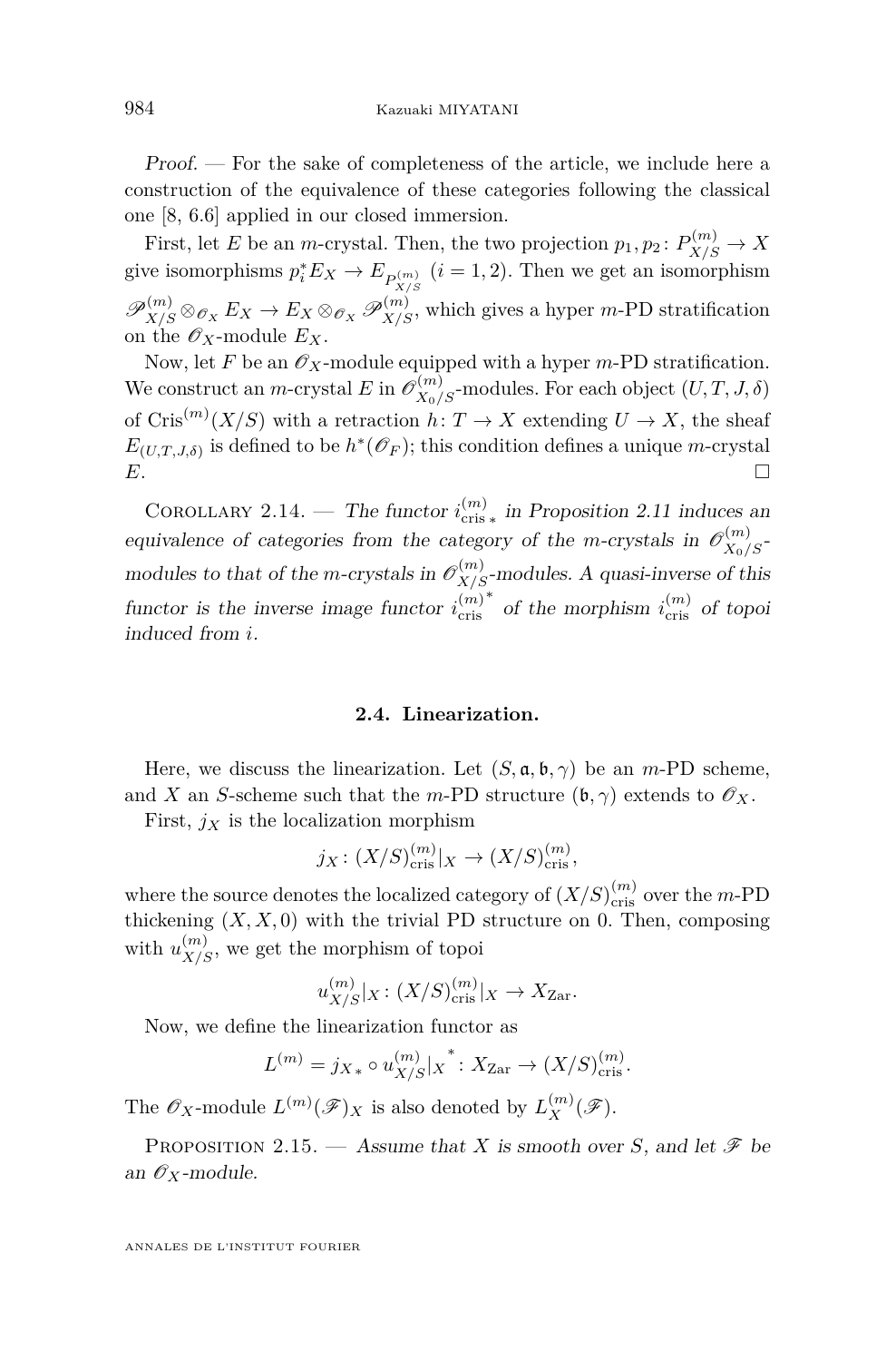- (i)  $L^{(m)}(\mathscr{F})$  is an *m*-crystal, and  $L_X^{(m)}(\mathscr{F}) = \mathscr{P}_{X/S}^{(m)} \otimes_{\mathscr{O}_X} \mathscr{F}$ .
- (ii) We have  $Ru_{X/S_*}^{(m)}L^{(m)}(\mathscr{F}) = \mathscr{F}.$

(iii) If *E* is an *m*-crystal, there exists a canonical isomorphism

$$
E \otimes_{\mathscr{O}_{X/S}} L^{(m)}(\mathscr{F}) \to L^{(m)}(E_X \otimes_{\mathscr{O}_X} \mathscr{F}).
$$

Proof. — By the construction of  $L^{(m)}$ , for each  $(U, T, J, \delta) \in \text{Cris}^{(m)}(X/S)$ we have

$$
L^{(m)}(\mathscr{F})_{(U,T,J,\delta)} = p_{T*}p_X{}^*(\mathscr{F}),
$$

where  $p_T$  (resp.  $p_X$ ) denotes the projection from  $D_{U,\gamma}^{(m)}(T \times_S X)$  to  $T$  (resp. to  $X$ ). This, in particular, shows the latter half of (i).

As for the former half, by following the classical argument [\[2,](#page-29-0) IV 3.1.6], it is sufficient to show that the natural morphism

(2.1) 
$$
D_{U,\gamma}^{(m)}(T \times_S X) \to T \times_X P_{X/S}^{(m)}
$$

is an isomorphism for all *m*-PD thickenings  $(U, T, J, \delta)$  such that a retraction  $T \to X$  exists. Now, because  $\mathscr{P}_{X/S}^{(m)}$  is locally isomorphic to an *m*-PD polynomial algebra over  $\mathscr{O}_X$ , the  $\mathscr{O}_T$ -algebra  $\mathscr{O}_T \otimes_{\mathscr{O}_X} \mathscr{P}_{X/S}^{(m)}$  is an *m*-PD polynomial algebra (over  $\mathscr{O}_T$ ). Therefore, the ideal of the closed immersion  $U \hookrightarrow T \times_X P_{X/S}^{(m)}$  has an *m*-PD structure compatible with  $\gamma$ . Hence a mor- $\text{phism } T \times_X P_{X/S}^{(m)} \to D_{U,\gamma}^{(m)}(T \times_S X)$  is obtained, and the universality shows that this is an inverse morphism of (2.1).

The proof of (ii) and (iii) can be found in [\[10,](#page-29-0) 4].

$$
\Box
$$

Now, we set some notations. For each natural number *r*, let  $X^{(r)}_{/S}$  denote the fiber product over *S* of *r* copies of *X*. The *m*-PD envelope of the diagonal immersion  $X \hookrightarrow X_{/S}^{(r+1)}$  is denoted by  $P_{X/S}^{(m)}(r)$ , and its structure sheaf is denoted by  $\mathscr{P}_{X/S}^{(m)}(r)$ . We have therefore  $P_{X/S}^{(m)} = P_{X/S}^{(m)}(1)$  and  $\mathscr{P}_{X/S}^{(m)} = \mathscr{P}_{X/S}^{(m)}(1)$ . Again, we regard  $X_{/S}^{(r+1)}$  and  $P_{X/S}^{(m)}(r)$  as schemes over *X* by the first projection, which lets  $\mathscr{O}_X$  act on  $\mathscr{O}_{X/S}^{(r+1)} = \mathscr{O}_X \otimes_{\mathscr{O}_S} \cdots \otimes_{\mathscr{O}_S}$  $\mathscr{O}_X$  by multiplication to the first factor and induce on  $\mathscr{P}_{X/S}^{(m)}(r)$  an  $\mathscr{O}_X$ algebra structure.

For each natural number *r* and  $i \in \{0, \ldots, r\}$ , let  $j_r^i: X_{/S}^{(r+1)} \to X$  denote the  $(i + 1)$ -st projection. Let  $d_r^i$ :  $P_{X/S}^{(m)}(r + 1) \rightarrow P_{X/S}^{(m)}(r)$   $(0 \leq i \leq r + 1)$ denote the morphism corresponding to

$$
(j_{r+1}^0, \ldots, j_{r+1}^{i-1}, j_{r+1}^{i+1}, \ldots, j_{r+1}^{r+1})_S \colon X_{/S}^{(r+2)} \to X_{/S}^{(r+1)},
$$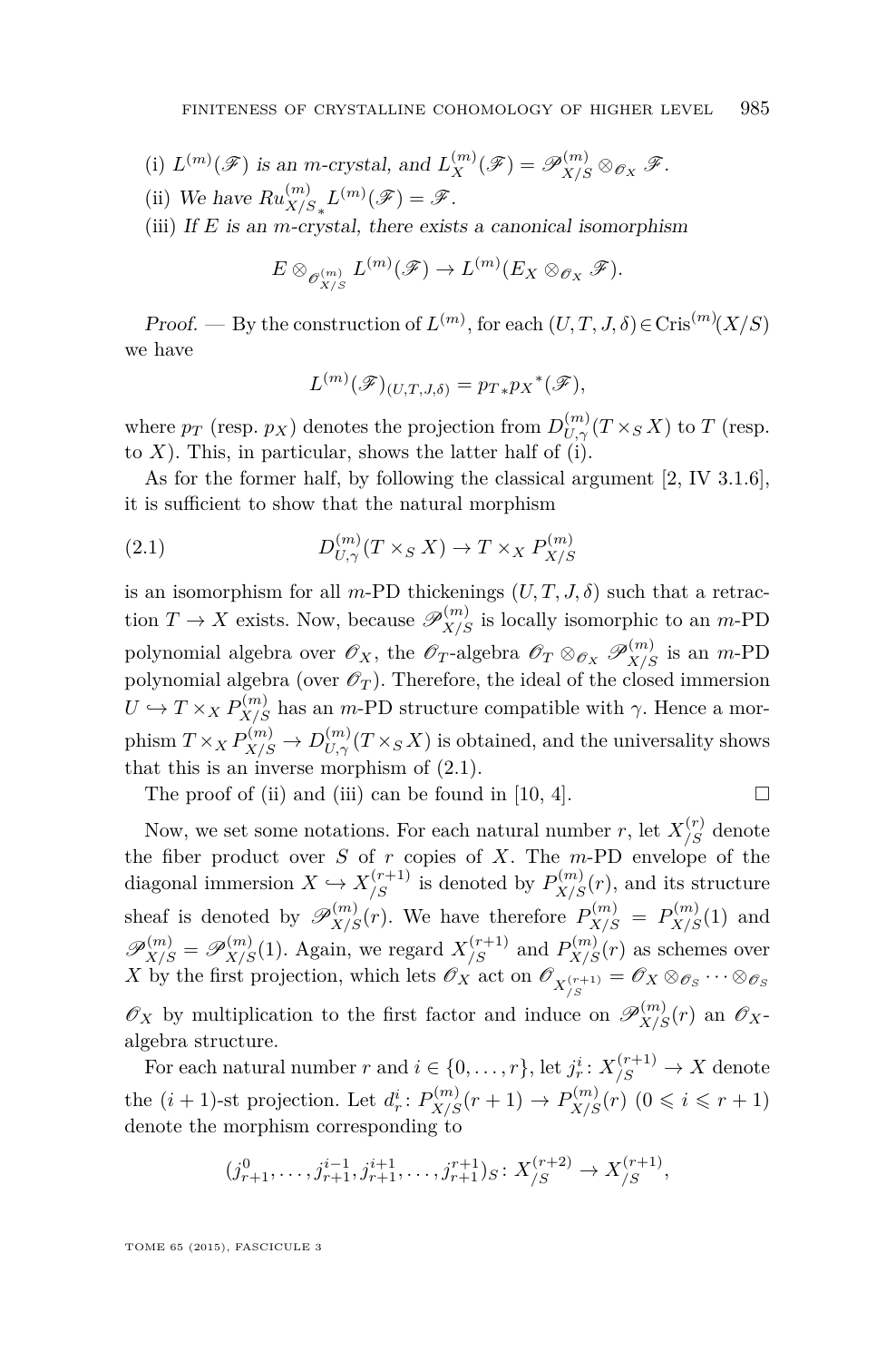<span id="page-12-0"></span>and 
$$
s_r^i: P_{X/S}^{(m)}(r-1) \to P_{X/S}^{(m)}(r)
$$
  $(0 \le i \le r)$  the one corresponding to  
 $(j_{r-1}^0, \ldots, j_{r-1}^i, j_{r-1}^i, \ldots, j_{r-1}^r)_S: X_{/S}^{(r)} \to X_{/S}^{(r+1)}$ .

Then, these data make  $P_{X/S}^{(m)}(\bullet)$  a simplicial scheme over *S*, and consequently  $\mathscr{P}_{X/S}^{(m)}(\bullet)$  is a DGA (differential graded algebra) over  $f^{-1}(\mathscr{O}_S)$ ; the differential morphism  $d^r: \mathscr{P}_{X/S}^{(m)}(r) \to \mathscr{P}_{X/S}^{(m)}(r+1)$  is by definition

$$
d^r = \sum_{i=0}^{r+1} (-1)^i d_r^{i^*}.
$$

If *X* is smooth over *S*, then  $\mathscr{P}_{X/S}^{(m)}$  is isomorphic to the *m*-PD polynomial algebra  $\mathscr{O}_X\{\tau_1,\ldots,\tau_n\}_{(m)}$ . Moreover, the graded  $\mathscr{O}_X$ -algebra  $\mathscr{P}_{X/S}^{(m)}(\bullet)$  can be identified with the tensor algebra of  $\mathscr{P}_{X/S}^{(m)}$  over  $\mathscr{O}_X$  [\[4,](#page-29-0) Remarque after 2.1.3]; in particular,  $\mathscr{P}_{X/S}^{(m)}(2)$  is isomorphic to  $\mathscr{P}_{X/S}^{(m)} \otimes_{\mathscr{O}_X} \mathscr{P}_{X/S}^{(m)}$ .

Now, we proceed to a calculation of the hyper *m*-PD stratification on  $\mathscr{P}_{X/S}^{(m)} \otimes_{\mathscr{O}_X} \mathscr{F} = L_X^{(m)}(\mathscr{F})$ , which exists because of Proposition [2.15](#page-10-0) (i) and Proposition [2.13.](#page-9-0)

Lemma 2.16. — Assume that *X* is smooth over *S*. Then, the *m*-PD stratification on  $L_X^{(m)}(\mathscr{F}) = \mathscr{P}_{X/S}^{(m)} \otimes_{\mathscr{O}_X} \mathscr{F}$  is induced by

$$
\mathscr{O}_{X_{/S}^{(2)}} \otimes (\mathscr{O}_{X_{/S}^{(2)}} \otimes \mathscr{F}) \to (\mathscr{O}_{X_{/S}^{(2)}} \otimes \mathscr{F}) \otimes \mathscr{O}_{X_{/S}^{(2)}}; (1 \otimes 1) \otimes (f \otimes g) \otimes x \mapsto (1 \otimes g) \otimes x \otimes (1 \otimes f),
$$

where the tensor products are taken over  $\mathscr{O}_X$ .

Proof.  $-$  By the proof of Proposition [2.13](#page-9-0) and by Proposition [2.15](#page-10-0) (i), the *m*-PD stratification on  $L_X^{(m)}(\mathscr{F})$  is the composite of the isomorphism  $\mathscr{P}_{X/S}^{(m)} \otimes (\mathscr{P}_{X/S}^{(m)} \otimes \mathscr{F}) \rightarrow \mathscr{P}_{X/S}^{(m)}(2) \otimes \mathscr{F};$  (1⊗1)⊗( $f \otimes g$ )⊗ $x \mapsto 1 \otimes f \otimes g \otimes x$ and the inverse of the isomorphism

 $(\mathscr{P}_{X/S}^{(m)} \otimes \mathscr{F}) \otimes \mathscr{P}_{X/S}^{(m)} \rightarrow \mathscr{P}_{X/S}^{(m)}(2) \otimes \mathscr{F};$  (1⊗1)⊗ $x \otimes (f \otimes g) \mapsto f \otimes g \otimes 1 \otimes x.$ Now, an easy observation shows the assertion.  $\Box$ 

We omit the proof of the following proposition since it is just a generalization of the classical argument.

PROPOSITION 2.17. — Let *M* and *N* be two  $\mathscr{O}_X$ -modules, and *u* a hyper *m*-PD differential operator from *M* to *N*. Then, the morphism

$$
\mathscr{P}_{X/S}^{(m)} \otimes_{\mathscr{O}_X} M \xrightarrow{d_1^{1^*} \otimes \text{id}} \mathscr{P}_{X/S}^{(m)} \otimes_{\mathscr{O}_X} \mathscr{P}_{X/S}^{(m)} \otimes_{\mathscr{O}_X} M \xrightarrow{\text{id} \otimes u} \mathscr{P}_{X/S}^{(m)} \otimes_{\mathscr{O}_X} N
$$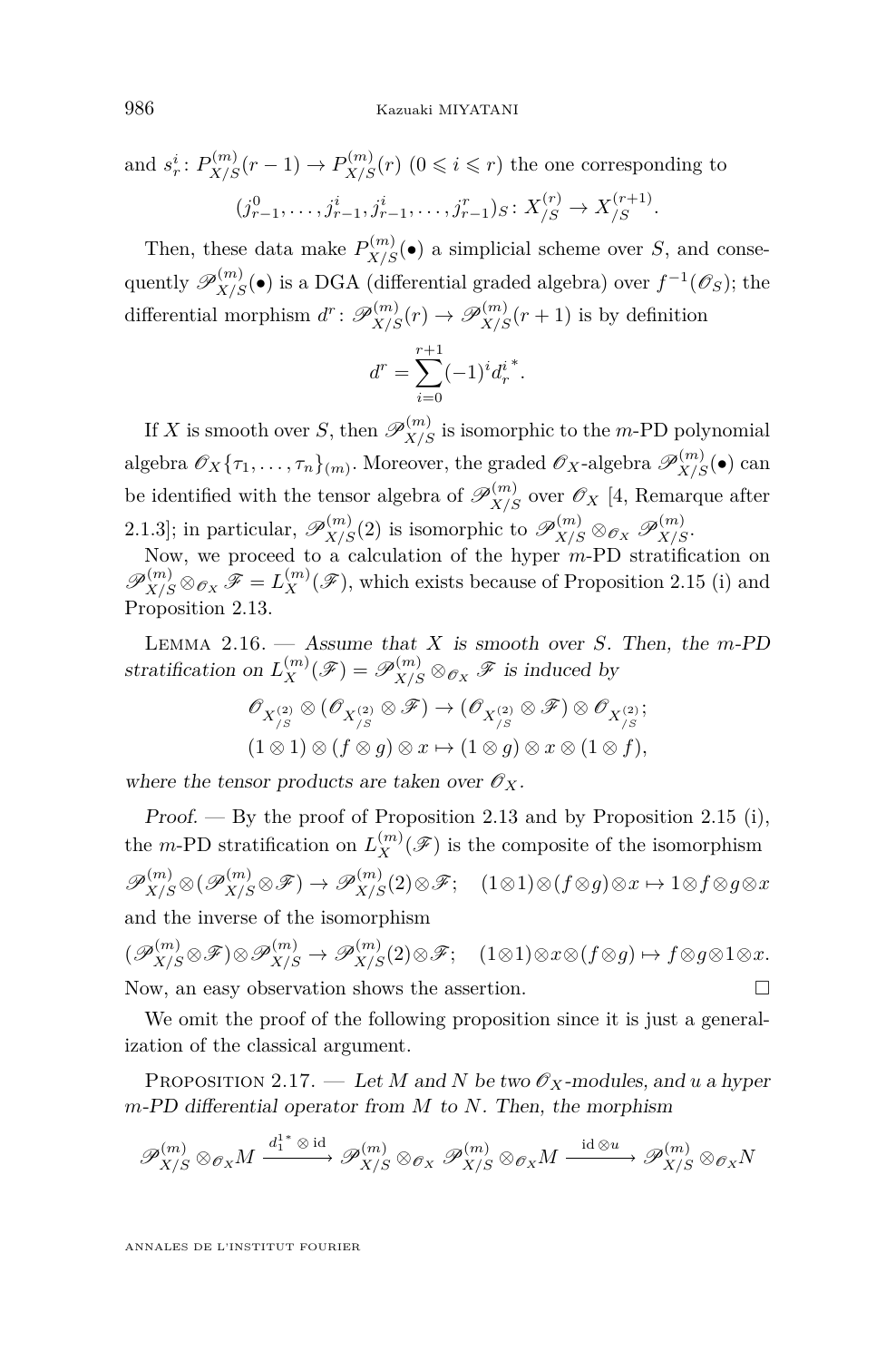<span id="page-13-0"></span>is compatible with the hyper *m*-PD stratifications on both sides viewed as  $\mathscr{P}_{X/S}^{(m)} \otimes M = L_X^{(m)}(M)$  and as  $\mathscr{P}_{X/S}^{(m)} \otimes N = L_X^{(m)}(N)$ .

#### **2.5. Differential calculus.**

We start with a general setting. Let  $(S, \mathfrak{a}, \mathfrak{b}, \gamma)$  be an *m*-PD scheme and  $f: X \to S$  a morphism such that the *m*-PD structure  $(\mathfrak{b}, \gamma)$  extends to  $\mathscr{O}_X$ .

We define the sub-DGA  $N\mathscr{P}_{X/S}^{(m),\bullet}$  by

(2.2) 
$$
N\mathscr{P}_{X/S}^{(m),r} = \bigcap_{i=0}^{r+1} \text{Ker}\left(s_r^{i^*}\right).
$$

Now, we assume that the morphism  $f: X \to S$  is smooth, and that *X* has global coordinates  $t = (t_1, \ldots, t_n)$  over *S*; we set  $\tau_i := d^0(t_i) \in N\mathscr{P}_{X/S}^{(m),1}$ , which is the pullback of  $t_i \otimes 1 - 1 \otimes t_i$  by the natural morphism  $P_{X/S}^{(m)} \to$  $X \times_S X$ ; for  $I = (i_1, \ldots, i_n) \in \mathbb{N}^n$ , we set

$$
\tau^{\{I\}} := \prod_{j=1}^n \tau_j^{\{i_j\}}.
$$

Under this notation,  $N\mathscr{P}_{X/S}^{(m),1}$  is freely generated by  $\{\tau^{\{I\}}\}_{I\in\mathbb{N}^n\setminus\{0\}}$ , and the DGA  $N\mathscr{P}_{X/S}^{(m),\bullet}$  is isomorphic to the tensor algebra of  $N\mathscr{P}_{X/S}^{(m),1}$  over  $\mathscr{O}_X$ .

We keep these assumptions and notations in the remainder of this subsection.

PROPOSITION 2.18. — For all  $I \in \mathbb{N}^n$ , the morphism  $d^1: \mathscr{P}_{X/S}^{(m)}(1) \to$  $\mathscr{P}_{X/S}^{(m)}(2)$  satisfies

$$
d^1\left(\tau^{\{I\}}\right) = -\sum_{0 < V < I} \left\langle \frac{I}{V} \right\rangle \tau^{\{V\}} \otimes \tau^{\{I-V\}}.
$$

*Proof.* — Let us recall that  $d^1$  is by definition equal to  $d_1^{0^*} - d_1^{1^*} + d_1^2$ ∗ . We have

$$
d_1^{0^*}\left(\tau^{\{I\}}\right) = \tau^{\{I\}} \otimes 1 \text{ and } d_1^{2^*}\left(\tau^{\{I\}}\right) = 1 \otimes \tau^{\{I\}}.
$$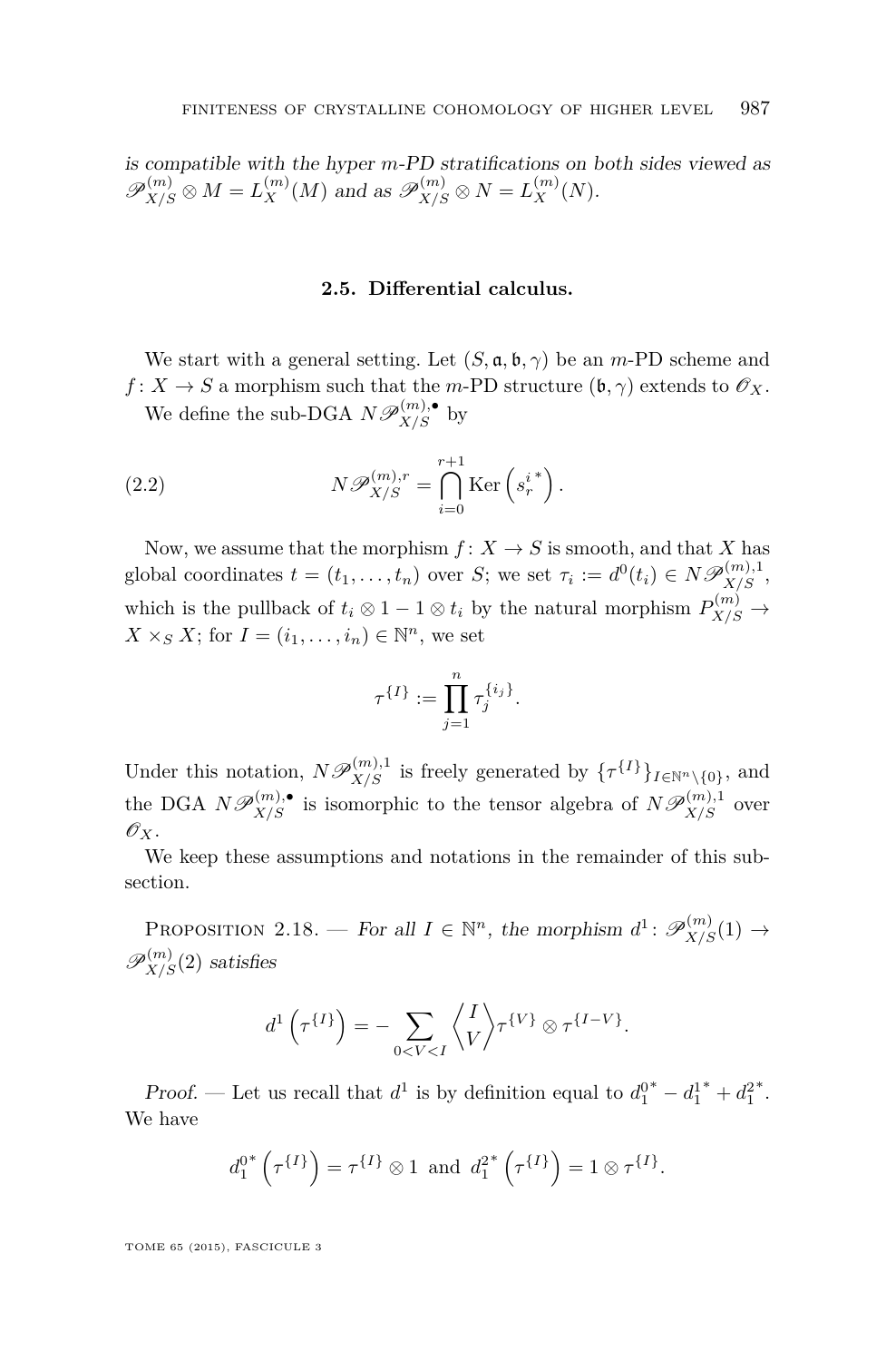<span id="page-14-0"></span>By using the equation *d* 1 1 <sup>\*</sup> $(\tau_i) = \tau_i \otimes 1 + 1 \otimes \tau_i$  and Proposition [2.4,](#page-5-0) we calculate

$$
d_1^{1*}\left(\tau^{\{I\}}\right) = (\tau \otimes 1 + 1 \otimes \tau)^{\{I\}} = \sum_{0 \leq V \leq I} \left\langle \frac{I}{V} \right\rangle (\tau \otimes 1)^{\{V\}} (1 \otimes \tau)^{\{I - V\}}
$$

$$
= \sum_{0 \leq V \leq I} \left\langle \frac{I}{V} \right\rangle \tau^{\{V\}} \otimes \tau^{\{I - V\}}.
$$

This completes the proof.

The hyper *m*-PD stratification on  $\mathscr{P}_{X/S}^{(m)} = L_X^{(m)}(\mathscr{O}_X)$  is described in the following proposition.

Proposition 2.19. — The hyper *m*-PD stratification

$$
\mathscr{P}_{X/S}^{(m)} \otimes_{\mathscr{O}_X} \mathscr{P}_{X/S}^{(m)} \to \mathscr{P}_{X/S}^{(m)} \otimes_{\mathscr{O}_X} \mathscr{P}_{X/S}^{(m)}
$$

of  $\mathscr{P}_{X/S}^{(m)}$  maps  $1 \otimes \tau^{\{I\}}$  to

$$
\sum_{0\leqslant V\leqslant I}\left\langle\!\! \begin{array}{c}I\\V\end{array}\!\!\right\rangle\tau^{\{V\}}\otimes(-\tau)^{\{I-V\}}.
$$

Proof. — By Lemma [2.16,](#page-12-0) the hyper *m*-PD stratification is induced by  $\mathscr{O}_{X_{/S}^{(2)}} \otimes_{\mathscr{O}_X} \mathscr{O}_{X_{/S}^{(2)}} \otimes_{\mathscr{O}_X} \mathscr{O}_{X_{/S}^{(2)}}; \quad (1 \otimes 1) \otimes (f \otimes g) \mapsto (1 \otimes g) \otimes (1 \otimes f).$ Noting that  $(t_i \otimes 1) \otimes (1 \otimes 1) = (1 \otimes 1) \otimes (t_i \otimes 1)$ , we see that this morphism sends  $(1 \otimes 1) \otimes (t_i \otimes 1 - 1 \otimes t_i)$  to

$$
(t_i \otimes 1 - 1 \otimes t_i) \otimes (1 \otimes 1) - (1 \otimes 1) \otimes (t_i \otimes 1 - 1 \otimes t_i),
$$

therefore the hyper *m*-PD stratification sends  $1 \otimes \tau^{\{I\}}$  to

$$
(\tau \otimes 1 - 1 \otimes \tau)^{\{I\}}.
$$

Now, we may calculate as in the proof of Proposition [2.18](#page-13-0) to complete the  $\Box$ 

Similarly, starting from the simplicial scheme  $P_{X/S}^{(m)}(\bullet + 1)$  over *X*, we construct a DGA  $L\mathscr{P}_{X/S}^{(m)}(\bullet) := P_{X/S}^{(m)}(\bullet + 1)$  over  $\mathscr{O}_X$  and its sub-DGA

(2.3) 
$$
LN\mathscr{P}_{X/S}^{(m),\bullet} := \bigcap_{i=1}^{r+2} \text{Ker}(s_{r+1}^{i^*}).
$$

Note that the differential morphism  $d^r: L\mathscr{P}_{X/S}^{(m)}(r) \to L\mathscr{P}_{X/S}^{(m)}(r+1)$  is by definition

(2.4) 
$$
d^{r} = \sum_{i=1}^{r+2} (-1)^{i+1} d_{r+1}^{i}.
$$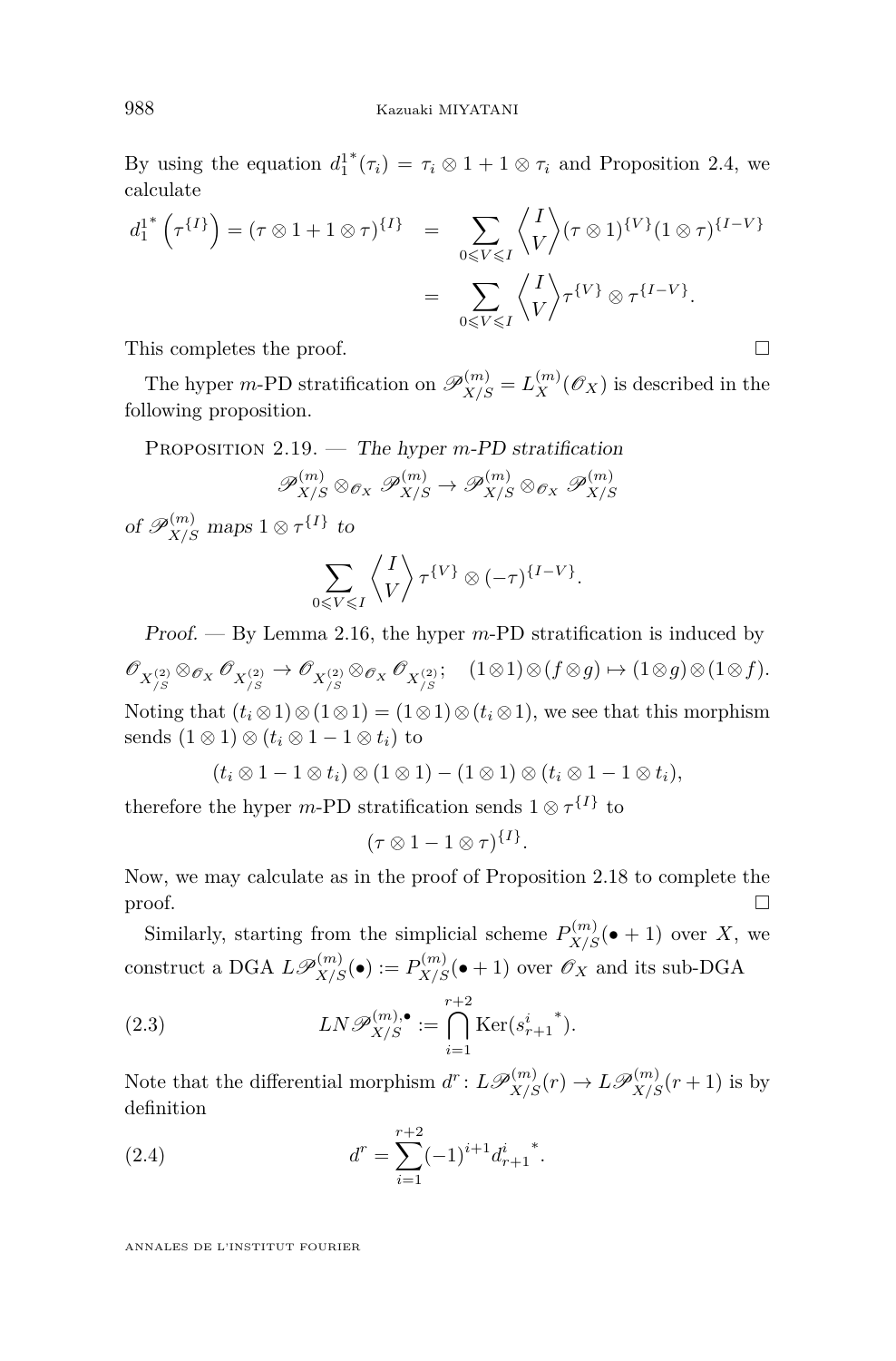<span id="page-15-0"></span>By Proposition [2.15,](#page-10-0) each  $L\mathscr{P}_{X/S}^{(m)}(r) = L_X^{(m)}(\mathscr{P}_{X/S}^{(m)}(r))$  has a hyper *m*-PD stratification.

LEMMA  $2.20.$  – For each natural number *r*, the differential morphism  $d^r: L\mathscr{P}_{X/S}^{(m)}(r) \to L\mathscr{P}_{X/S}^{(m)}(r+1)$  is compatible with the hyper *m*-PD stratification on both sides.

Proof. — By Lemma [2.16,](#page-12-0) the hyper *m*-PD stratification on  $L\mathscr{P}_{X/S}^{(m)}(r)$ is induced by

$$
\mathscr{O}_{X_{/S}^{(2)}} \otimes_{\mathscr{O}_X} \mathscr{O}_{X_{/S}^{(r+2)}} \longrightarrow \mathscr{O}_{X_{/S}^{(r+2)}} \otimes_{\mathscr{O}_X} \mathscr{O}_{X_{/S}^{(2)}}(1 \otimes 1) \otimes (f \otimes g \otimes h_1 \otimes \cdots \otimes h_r) \longmapsto (1 \otimes g \otimes h_1 \otimes \cdots \otimes h_r) \otimes (1 \otimes f).
$$

The morphism  $d_{r+1}^i$ <sup>\*</sup> for  $i = 1, ..., r + 2$  is therefore compatible with this morphism, and so is  $d^r$  because of its definition [\(2.4\)](#page-14-0).

#### **3. Higher Poincaré Lemma — Local Results.**

#### **3.1. Higher de Rham complex.**

Throughout Section 3, we fix an *m*-PD scheme  $(S, \mathfrak{a}, \mathfrak{b}, \gamma)$  and a smooth *S*-scheme *X* that has global coordinates  $t = (t_1, \ldots, t_n)$ ; precisely, we assume that there exists an étale morphism  $g: X \to \mathbb{A}^n_S = \text{Spec } \mathcal{O}_S[t'_1, \ldots, t'_n]$ over *S* and we write the  $t_i = g^*(t'_i)$  for  $i = 1, ..., n$ .

First, in this subsection, we introduce the "higher de Rham complex" in this situation. Recall from [\(2.2\)](#page-13-0) and [\(2.3\)](#page-14-0) the definition of  $N\mathscr{P}_{X/S}^{(m),\bullet}$  and  $LN\mathscr{P}_{X/S}^{(m),\bullet}$ *X/S*

 $\mathcal{L}(X^{(m),\bullet}_{X/S})$  be the DG-ideal of  $N\mathscr{P}_{X/S}^{(m),\bullet}$  generated by  $\tau^{\{I\}} \in N\mathscr{P}_{X/S}^{(m),1}$ 's, where *I* runs through all multi-indices in  $\mathbb{N}^n \setminus \{0, p^m \mathbf{1}_1, \ldots, p^m \mathbf{1}_n\}$ . It is easy to show that the ideal  $\mathscr{P}_{X/S}^{(m)} \otimes \mathscr{K}_{X/S}^{(m),\bullet}$  of  $LN\mathscr{P}_{X/S}^{(m),\bullet}$  is a DG-ideal.

DEFINITION 3.1. — The higher de Rham complex  $\breve{\Omega}_{X/S}^{(m),\bullet}$  is by definition the quotient of  $N \mathscr{P}_{X/S}^{(m),\bullet}$  by the DG-ideal  $\mathscr{K}_{X/S}^{(m),\bullet}$  above.

The linearized higher de Rham complex  $L\check{\Omega}_{X/S}^{(m),\bullet}$  is by definition the quotient of  $LN\mathscr{P}_{X/S}^{(m)}$  by  $\mathscr{P}_{X/S}^{(m)} \otimes \mathscr{K}_{X/S}^{(m),\bullet}$ .

It should be remarked that these complexes essentially depend on the choice of the system of global coordinates on *X*. This construction therefore can not be generalized to the global situation.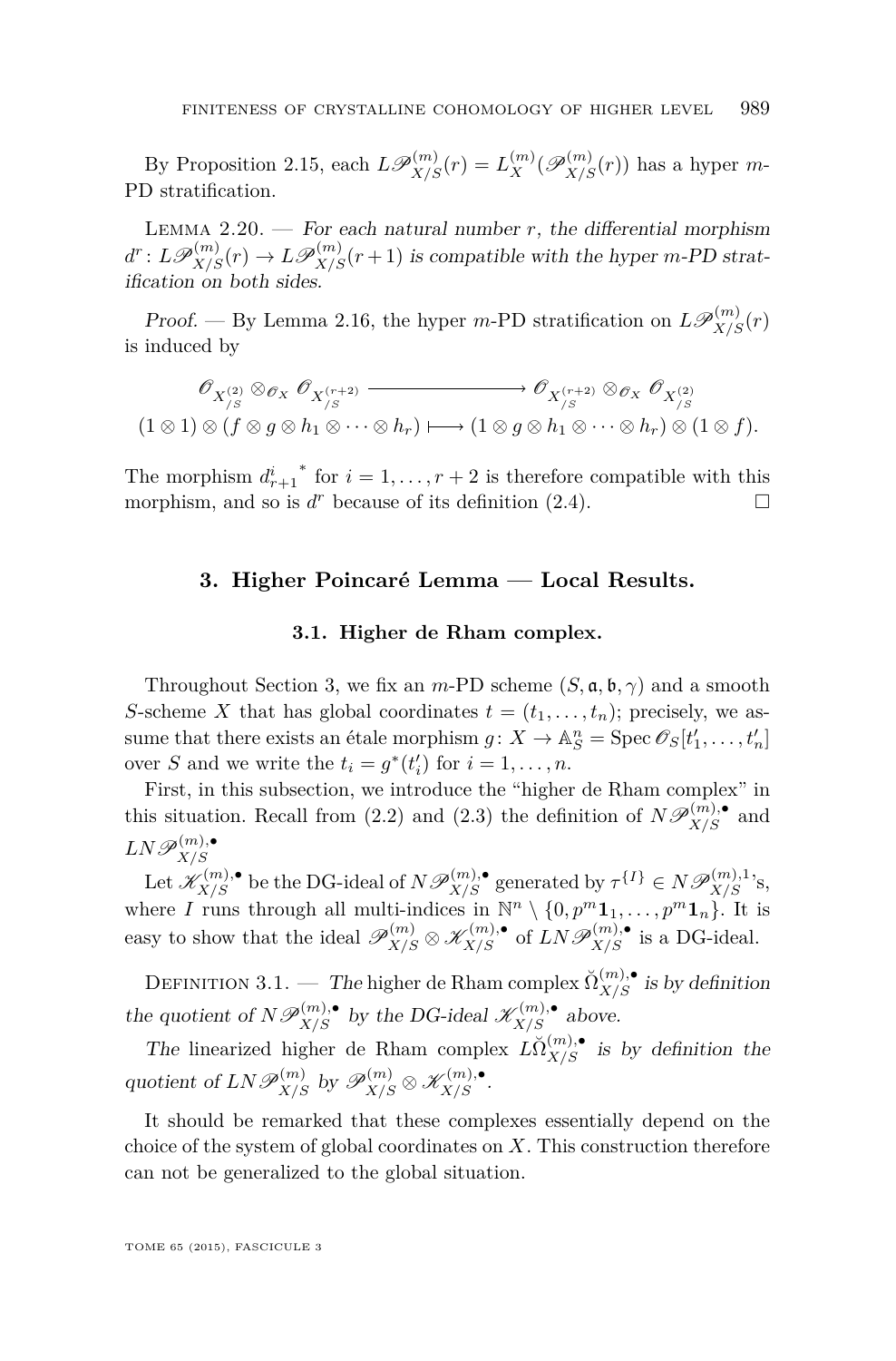<span id="page-16-0"></span>For  $i = 1, \ldots, n$ , the image of  $\tau_i^{p^m}$  under the natural surjection  $N\mathscr{P}_{X/S}^{(m),1} \to \check{\Omega}_{X/S}^{(m),1}$  is denoted by  $\bar{\tau}_i^{p^m}$ .

PROPOSITION 3.2. — (i)  $\breve{\Omega}_{X/S}^{(m),1}$  is a free  $\mathscr{O}_X$ -module of rank *n* with basis  $\left\{\bar\tau_j^{p^m}\right\}_{j=1,\ldots,n}.$ 

(ii)  $\tilde{\Omega}_{X/S}^{(m),\bullet}$  is isomorphic to the exterior algebra of  $\tilde{\Omega}_{X/S}^{(m),1}$  as a graded  $\mathscr{O}_X$ -module.

(iii) The differential map *d*<sup>*r*</sup> sends the section  $\tau^{\{I\}} \otimes \bar{\tau}^{p^m}_{j_1}$  $\bar{z}_{j_1}^{p^m} \wedge \cdots \wedge \bar{\tau}_{j_r}^{p^m}$ *jr* of  $L\breve{\Omega}_{X/S}^{(m),r}$ , where  $I = (i_1, \ldots, i_n) \in \mathbb{N}^n$ , to the section

$$
(3.1) \qquad \sum_{\substack{j=1,\ldots,n\\i_j\geqslant p^m}}\left\langle i_j\atop p^m\right\rangle\tau^{\{I-p^m\mathbf{1}_j\}}\otimes\bar{\tau}_j^{p^m}\wedge\bar{\tau}_{j_1}^{p^m}\wedge\cdots\wedge\bar{\tau}_{j_r}^{p^m}.
$$

Proof. — The  $\mathscr{O}_X$ -module  $\breve{\Omega}_{X/S}^{(m),r}$  is generated by the sections

$$
\overline{\tau}_{j_1}^{p^m} \otimes \overline{\tau}_{j_2}^{p^m} \otimes \cdots \otimes \overline{\tau}_{j_r}^{p^m},
$$

and their relations are generated by

$$
\sum_{\substack{0 < V < I \\ V = p^m \mathbf{1}_i, I - V = p^m \mathbf{1}_j}} \left\langle \begin{matrix} I \\ V \end{matrix} \right\rangle \bar{\tau}_i^{p^m} \otimes \bar{\tau}_j^{p^m} = 0.
$$

For  $I = 2p^m \mathbf{1}_i$ , this gives

$$
\bar{\tau}_i^{p^m}\otimes\bar{\tau}_i^{p^m}=0
$$

because the coefficient  $\langle \frac{2p^m}{p^m} \rangle$  is invertible by Lemma 3.3 below. Next, for  $I = p^m \mathbf{1}_i + p^m \mathbf{1}_j$  with  $i \neq j$ , it gives

$$
\bar{\tau}_i^{p^m} \otimes \bar{\tau}_j^{p^m} + \bar{\tau}_j^{p^m} \otimes \bar{\tau}_i^{p^m} = 0.
$$

For the other *I*'s, the given relations are trivial, which shows (i) and (ii). Now, (iii) is a direct consequence of Proposition [2.18.](#page-13-0)  $\Box$ 

LEMMA 3.3. — If  $i \geq p^m$ , the number  $\langle \frac{i}{p^m} \rangle$  is congruent to 1 modulo *p*.

Proof. — Put  $i = p^m q + r$  with q a natural number and  $0 \leq r \leq p^m$ . Then, we have  $\langle \frac{i}{p^m} \rangle = (1/q) \binom{i}{p^m}$ , and this equals

$$
\frac{1}{q}\frac{p^mq+r}{r}\frac{p^mq+r-1}{r-1}\dots\frac{p^mq+1}{1}\frac{p^mq}{p^m}\frac{p^mq-1}{p^m-1}\dots\frac{p^mq-p^m+r+1}{r+1}.
$$

For  $0 < k < p^m$ , the number  $(p^mq + k)/k$  is congruent to 1 modulo p. This shows the lemma.  $\Box$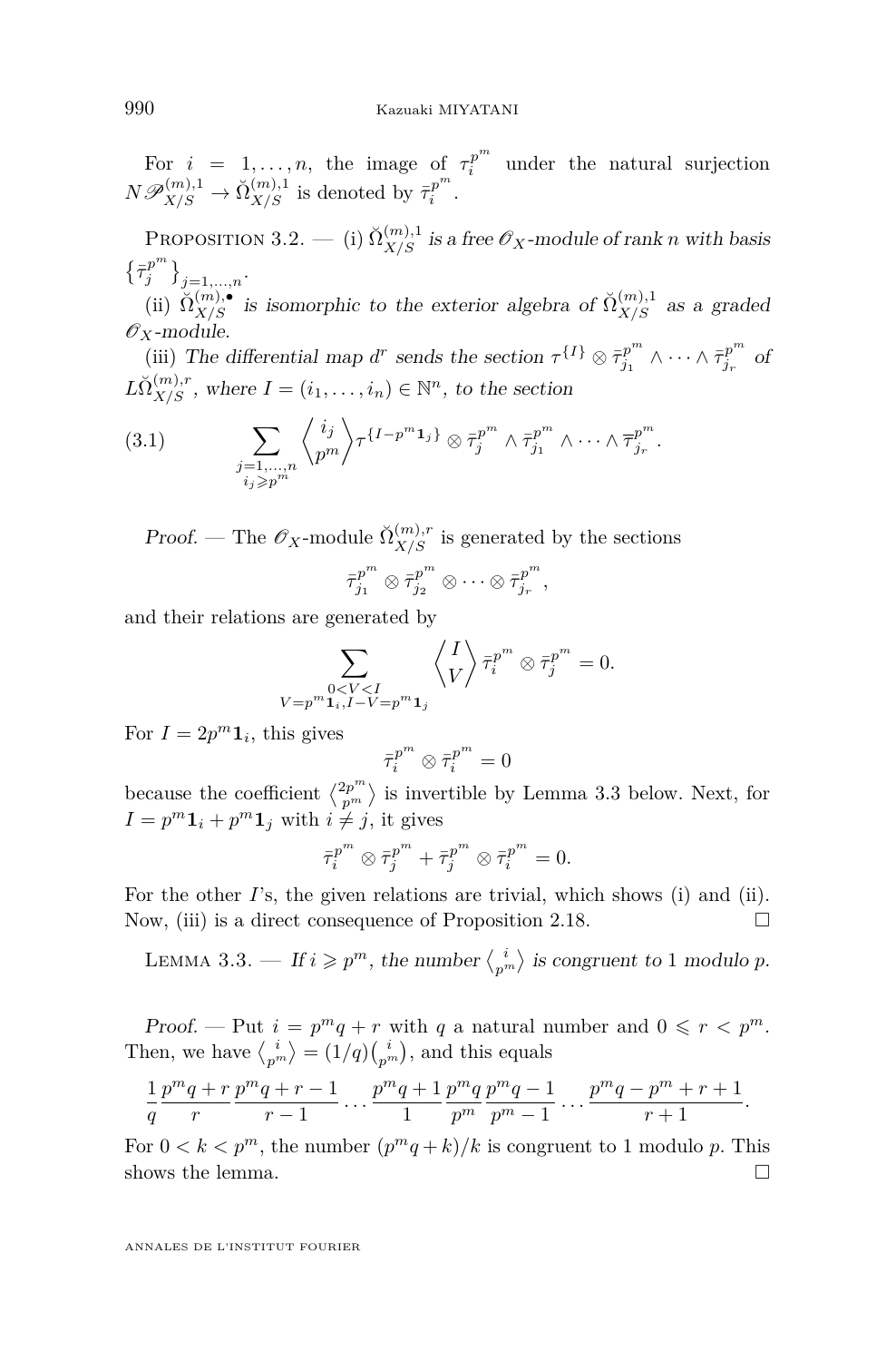#### **3.2. Formal Higher Poincaré lemma.**

<span id="page-17-0"></span>Now, we establish the Poincaré lemma for the higher de Rham complex in the local situation specified in the top of this section.

LEMMA 3.4. — The linearized higher de Rham complex  $\widetilde{LN}_{X/S}^{(m),\bullet}$  is a resolution of the direct sum of  $p^{mn}$  copies of  $\mathcal{O}_X$ . More strongly, if  $h: T \to$ *X* is a morphism of *S*-schemes, the  $\mathscr{O}_T$ -linear map

$$
\iota' \colon \bigoplus_{I \in \mathfrak{B}_n^{(m)}} \mathscr{O}_T e_I \to h^* \left( L\check{\Omega}_{X/S}^{(m), \bullet} \right); e_I \mapsto h^* (\tau^{\{I\}})
$$

is a quasi-isomorphism, where  $\mathfrak{B}_n^{(m)}$  denotes the set of elements  $I = (i_1, \ldots, i_n) \in \mathbb{N}^n$  such that  $i_j \leqslant p^m$  for all  $j = 1, \ldots, n$ .

Proof. — When  $n = 1$  we have to show that the sequence

$$
0 \to \bigoplus_{i=0}^{p^m-1} \mathscr{O}_T e_i \to \mathscr{O}_T \{ \tau \}_{(m)} \to \mathscr{O}_T \{ \tau \}_{(m)} \bar{\tau}^{p^m} \to 0
$$

is exact, where  $\tau$  here denotes  $h^*(\tau_1)$ ; the second morphism sends  $\tau^{\{i\}}$  to zero if  $i < p^m$  and to  $\binom{i}{p^m} \bar{\tau}^{p^m}$  if  $i \geqslant p^m$ . Since  $\binom{i}{p^m}$  is invertible by Lemma [3.3,](#page-16-0) the exactitude follows.

For an arbitrary  $n$ , the morphism  $\iota'$  is the tensor product of that for the  $(n-1)$ -dimensional case and that for the 1-dimensional case. Since each term of these complexes is free, the proof is obtained by induction on  $n$ .  $\Box$ 

The following proposition is a direct consequence of Lemma 3.4.

PROPOSITION  $3.5.$  — Using the isomorphism

$$
\beta\colon \bigoplus_{I\in\mathfrak{B}_n^{(m)}} \mathscr{O}_X e_I \to \bigoplus_{I\in\mathfrak{B}_n^{(m)}} \mathscr{O}_X e_I; \quad e_I \mapsto \sum_{0\leqslant J\leqslant I} \binom{I}{J} t^J e_{I-J},
$$

we define the morphism

$$
\iota := \iota' \circ \beta^{-1} \colon \bigoplus_{I \in \mathfrak{B}_n^{(m)}} \mathscr{O}_X e_I \to L\check{\Omega}_{X/S}^{(m),\bullet}.
$$

Then, this is a quasi-isomorphism.

#### **3.3. Higher Poincaré lemma.**

In this subsection, we "lift" the results in the previous subsection to the *m*-crystalline site.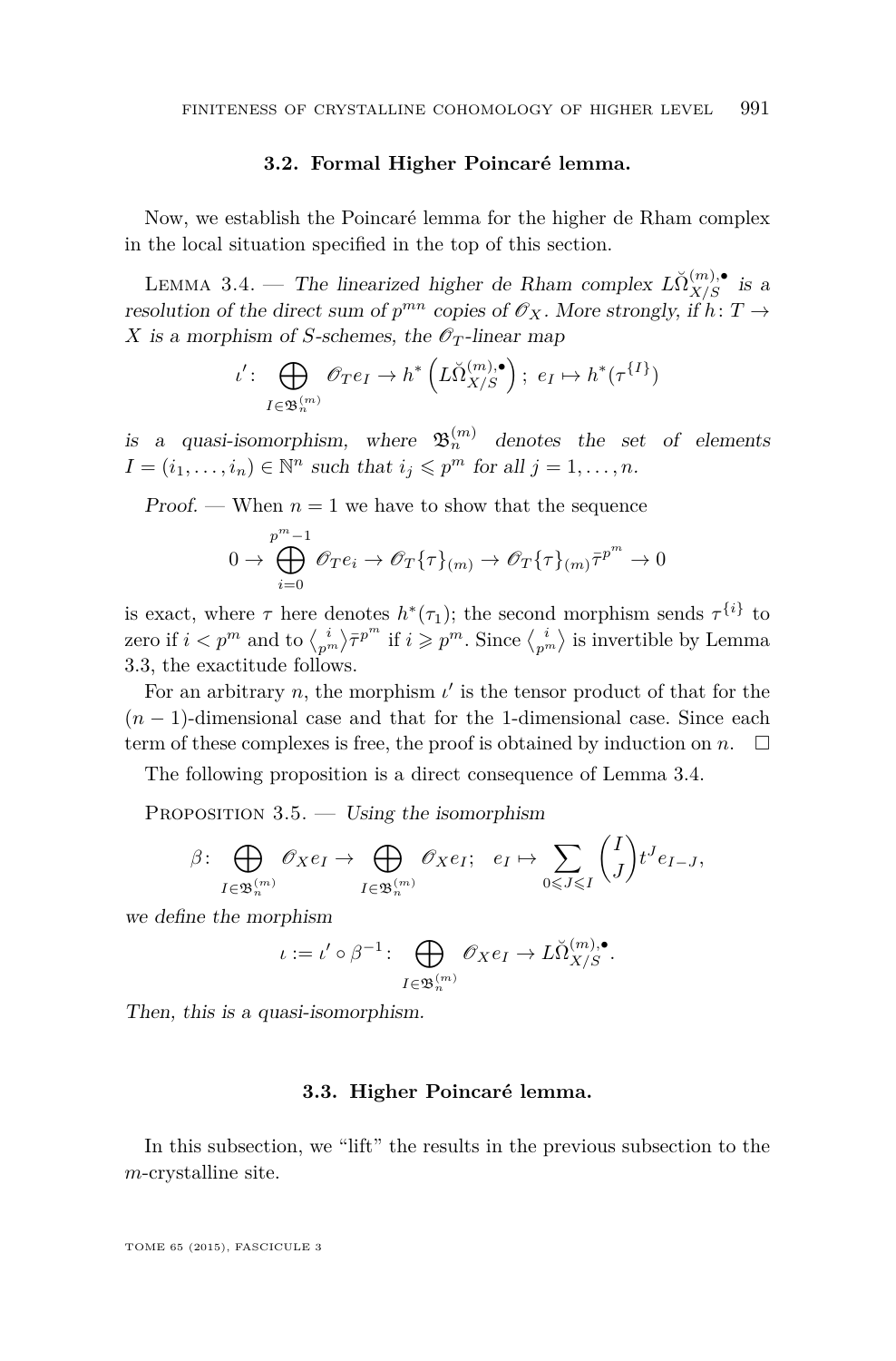Set

$$
\mathscr{F}:=\bigoplus_{I\in\mathfrak{B}_n^{(m)}}\mathscr{O}_X e_I,
$$

and equip it the hyper *m*-PD stratification

$$
\mathscr{P}_{X/S}^{(m)} \otimes_{\mathscr{O}_X} \mathscr{F} \to \mathscr{F} \otimes_{\mathscr{O}_X} \mathscr{P}_{X/S}^{(m)}; \ 1 \otimes e_I \mapsto e_I \otimes 1.
$$

Let *F* denote the *m*-crystal corresponding, by Proposition [2.13,](#page-9-0) to the module  $\mathscr F$  and this hyper *m*-PD stratification. *F* is obviously isomorphic to the direct sum of  $p^{mn}$  copies of the structure sheaf  $\mathscr{O}_{X/S}^{(m)}$ .

LEMMA 3.6. — The  $\mathscr{O}_X$ -linear morphism  $\iota \colon \mathscr{F} \to L\breve{\Omega}_{X/S}^{(m),0} = \mathscr{P}_{X/S}^{(m)}$ *X/S* defined in Proposition [3.5](#page-17-0) is compatible with the hyper *m*-PD stratifications on both sides.

Proof. — This lemma states that the diagram

$$
\mathscr{P}_{X/S}^{(m)} \otimes \mathscr{F} \xrightarrow{\phantom{X/S}1\, \otimes \,\iota} \mathscr{P}_{X/S}^{(m)} \otimes \mathscr{P}_{X/S}^{(m)}
$$

$$
\downarrow \qquad \qquad \downarrow
$$

$$
\mathscr{F} \otimes \mathscr{P}_{X/S}^{(m)} \xrightarrow{\phantom{X/S} \phantom{X/S}1\phantom{X/S} \phantom{X/S} \mathscr{P}_{X/S}^{(m)}} \mathscr{P}_{X/S}^{(m)} \otimes \mathscr{P}_{X/S}^{(m)}
$$

is commutative, where the right vertical morphism is calculated by using Proposition [2.19.](#page-14-0) In order to prove the commutativity, let us consider the section

(3.2) 
$$
1 \otimes \left( \sum_{0 \leq J \leq I} \binom{I}{J} t^J e_{I-J} \right)
$$

of  $\mathscr{P}_{X/S}^{(m)} \otimes \mathscr{F}$  for each  $I \in \mathfrak{B}_{n}^{(m)}$ ; when *I* runs through all elements in  $\mathfrak{B}_{n}^{(m)}$ , the sections (3.2) form a  $\mathscr{P}_{X/S}^{(m)}$ -basis of this module. This section (3.2) is sent by  $1 \otimes \iota$  to  $1 \otimes \tau^I$ , and its image in the bottom is

$$
\sum_{0\leqslant J\leqslant I}\binom{I}{J}\tau^{I-J}\otimes(-\tau)^J,
$$

which is the image by *ι* ⊗ 1 of

$$
(3.3) \qquad \sum_{0 \leqslant J \leqslant I} \binom{I}{J} \left\{ \sum_{0 \leqslant K \leqslant I-J} \binom{I-J}{K} t^{K} e_{I-J-K} \right\} \otimes (-\tau)^{J}
$$

<span id="page-18-0"></span>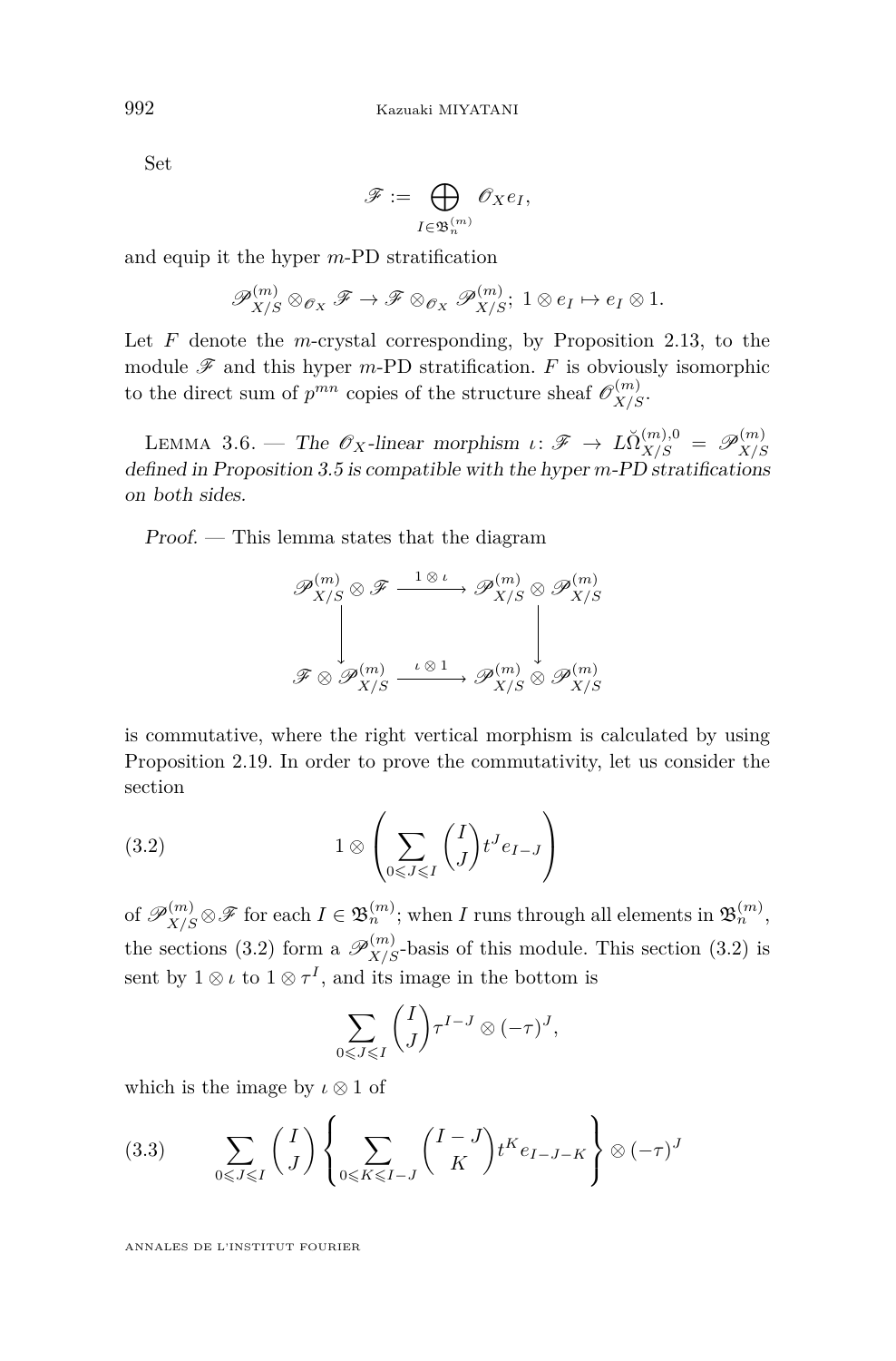(note that  $\langle I_V \rangle = \langle I_V \rangle$  and that  $\tau^{\{V\}} = \tau^V$  etc. because  $I \in \mathfrak{B}_n^{(m)}$ ). On the other hand, [\(3.2\)](#page-18-0) goes down to the section

(3.4) 
$$
\sum_{0 \leqslant J \leqslant I} \binom{I}{J} e_{I-J} \otimes t^J.
$$

Therefore, the problem is showing that the two sections [\(3.3\)](#page-18-0) and (3.4) are identical. Now, the section [\(3.3\)](#page-18-0) equals

$$
\sum_{0 \leqslant L \leqslant I} \binom{I}{L} e_{I-L} \left\{ \sum_{0 \leqslant J \leqslant L} \binom{L}{J} (t \otimes 1)^{L-J} (-\tau)^{J} \right\}
$$

by changing the variables as  $L = J + K$ . The section of  $\mathscr{P}_{X/S}^{(m)}$  in the braces is the canonical image of the section

$$
\sum_{0 \leqslant J \leqslant L} {L \choose J} (t \otimes 1)^{L-J} (1 \otimes t - t \otimes 1)^J = (1 \otimes t)^L
$$

of  $\mathscr{O}_{X_{/S}^{(2)}}$ . This completes the proof.

Now, we are ready to prove the higher Poincaré lemma.

THEOREM 3.7. — Let *M* be an  $\mathcal{O}_{X/S}^{(m)}$ -module. Then,  $M \otimes_{\mathscr{O}_{X/S}^{(m)}} L^{(m)}(\check{\Omega}_{X/S}^{(m)},\bullet)$  forms a complex of  $\mathscr{O}_{X/S}^{(m)}$ -modules that resolves the direct sum of *p mn* copies of *M*.

Proof. — First, we have a complex  $L^{(m)}(\check{\Omega}_{X/S}^{(m)},\bullet)$  of  $\mathscr{O}_{X/S}^{(m)}$ -modules that gives  $L\breve{\Omega}_{X/S}^{(m),\bullet}$  on *X*; each term is, in fact, calculated by Proposition [2.15](#page-10-0) (i), and each differential of  $L\check{\Omega}_{X/S}^{(m),\bullet}$  is compatible with the hyper *m*-PD stratification on each term by Lemma [2.20.](#page-15-0) Moreover, Lemma [3.6](#page-18-0) ensures the  $\mathscr{O}_{X/S}^{(m)}$ -linear map  $F \to L^{(m)}(\check{\Omega}_{X/S}^{(m),0})$ , whose composition with the differential map  $L^{(m)}(\check{\Omega}_{X/S}^{(m),0}) \to L^{(m)}(\check{\Omega}_{X/S}^{(m),1})$  is zero by Proposition [3.5.](#page-17-0) By tensoring *M* over  $\mathscr{O}_{X/S}^{(m)}$ , we get a morphism

(3.5) 
$$
M \otimes F \to M \otimes L^{(m)}(\check{\Omega}_{X/S}^{(m),\bullet}).
$$

We show that this is a quasi-isomorphism.

It suffices to argue on each *m*-PD thickening  $(U, T, J, \delta)$  in Cris<sup> $(m)$ </sup> $(X/S)$ , and then the assertion is local on *T*. We may therefore assume that there exists an *S*-morphism  $h: T \to X$  compatible with  $i: U \hookrightarrow T$ . Then on *T*, the map  $(3.5)$  is written as

$$
\bigoplus_{I \in \mathfrak{B}_n^{(m)}} M_T e_I \to M_T \otimes_{\mathscr{O}_T} h^* \left( L\check{\Omega}_{X/S}^{(m),\bullet} \right).
$$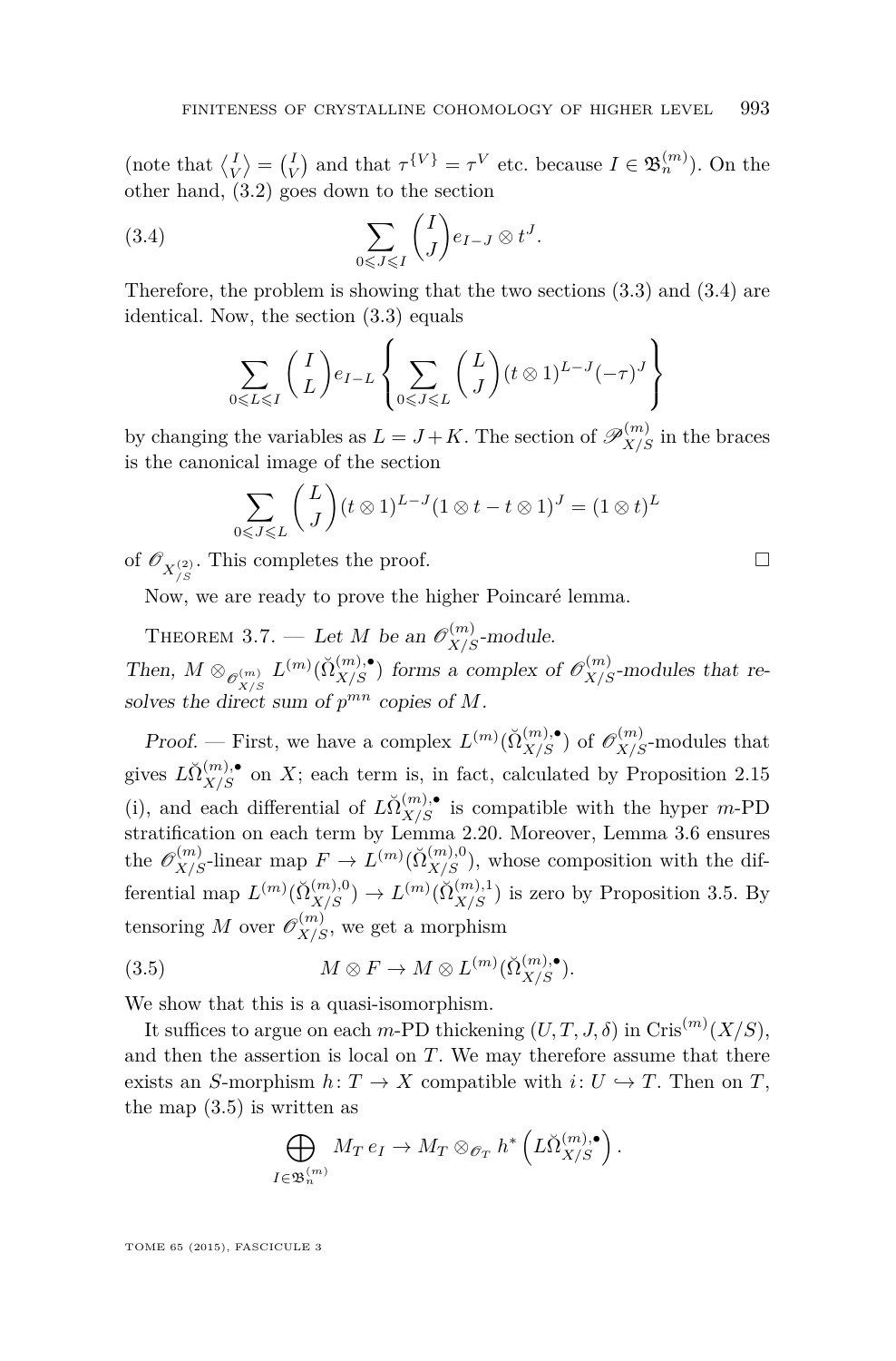<span id="page-20-0"></span>Now, Proposition [3.5](#page-17-0) shows that

$$
\bigoplus_{I \in \mathfrak{B}_n^{(m)}} \mathscr{O}_T e_I = \mathscr{O}_T \otimes_{\mathscr{O}_X} \mathscr{F} \to h^* \left( L \check{\Omega}_{X/S}^{(m), \bullet} \right)
$$

is quasi-isomorphic, and even after  $M_T$  is tensored, it remains quasiisomorphic because each term is locally free. This shows the assertion.  $\Box$ 

COROLLARY 3.8. — Let  $(S, \mathfrak{a}, \mathfrak{b}, \gamma)$  be an *m*-PD scheme and X a smooth *S*-scheme that has global coordinates <sup>(1)</sup>. Let *E* be an *m*-crystal in  $\mathcal{O}_{X/S}^{(m)}$ modules. Then, there exists an isomorphism in the derived category

$$
\left(\mathbb{R}u_{X/S_*}^{(m)}(E)\right)^{\oplus p^{mn}} \to E_X \otimes_{\mathscr{O}_X} \check{\Omega}_{X/S}^{(m),\bullet}.
$$

Proof. – The previous theorem, after the functor  $\mathbb{R}u_{X/\beta}^{(m)}$  $\frac{m}{X/S_*}$  is applied, shows that it suffices to prove that

$$
\mathbb{R}u_{X/S_*}^{(m)}\left(E\otimes L^{(m)}(\check{\Omega}_{X/S}^{(m),\bullet})\right)=E_X\otimes \check{\Omega}_{X/S}^{(m),\bullet},
$$

and we know from Proposition [2.15](#page-10-0) (ii) and (iii) that this is true as graded  $\mathscr{P}_{X/S}^{(m)}$ -modules. Since this identification is via the map

$$
d^{0^*}(E_X \otimes \check{\Omega}_{X/S}^{(m),\bullet}) \to \mathscr{P}_{X/S}^{(m)} \otimes E_X \otimes \check{\Omega}_{X/S}^{(m),\bullet},
$$

we see that the differential maps on both sides coincide because of the relations of  $d_i^*$  $\mathcal{S}$ .

#### **4. Finiteness of Cohomology.**

#### **4.1. Cohomological Boundedness.**

Now, we are going to use the higher Poincaré lemma to prove the boundedness, the base change and the finiteness of the crystalline cohomology of level *m*.

THEOREM 4.1. — Let  $(S, \mathfrak{a}, \mathfrak{b}, \gamma)$  be an *m*-PD scheme,  $(\mathfrak{a}_0, \mathfrak{b}_0, \gamma_0)$  be a quasi-coherent *m*-PD sub-ideal of  $\alpha$ . Let *X* be a smooth scheme over  $S_0$ , and assume that the structure morphism  $f: X \to S$  is quasi-compact and quasi-separated; moreover, we assume that *S* is quasi-separated. Then, for each quasi-coherent  $\mathcal{O}_{X/S}^{(m)}$ -module *E* and each natural number *i*, the  $\mathcal{O}_S$ module  $R^if_{X/S}^{(m)}$  $\frac{m}{X/S_*}E$  is quasi-coherent. Moreover, there exists an integer *r* 

 $(1)$  This assumption, which we have always kept in this section, is written here just for the convienience of the reader.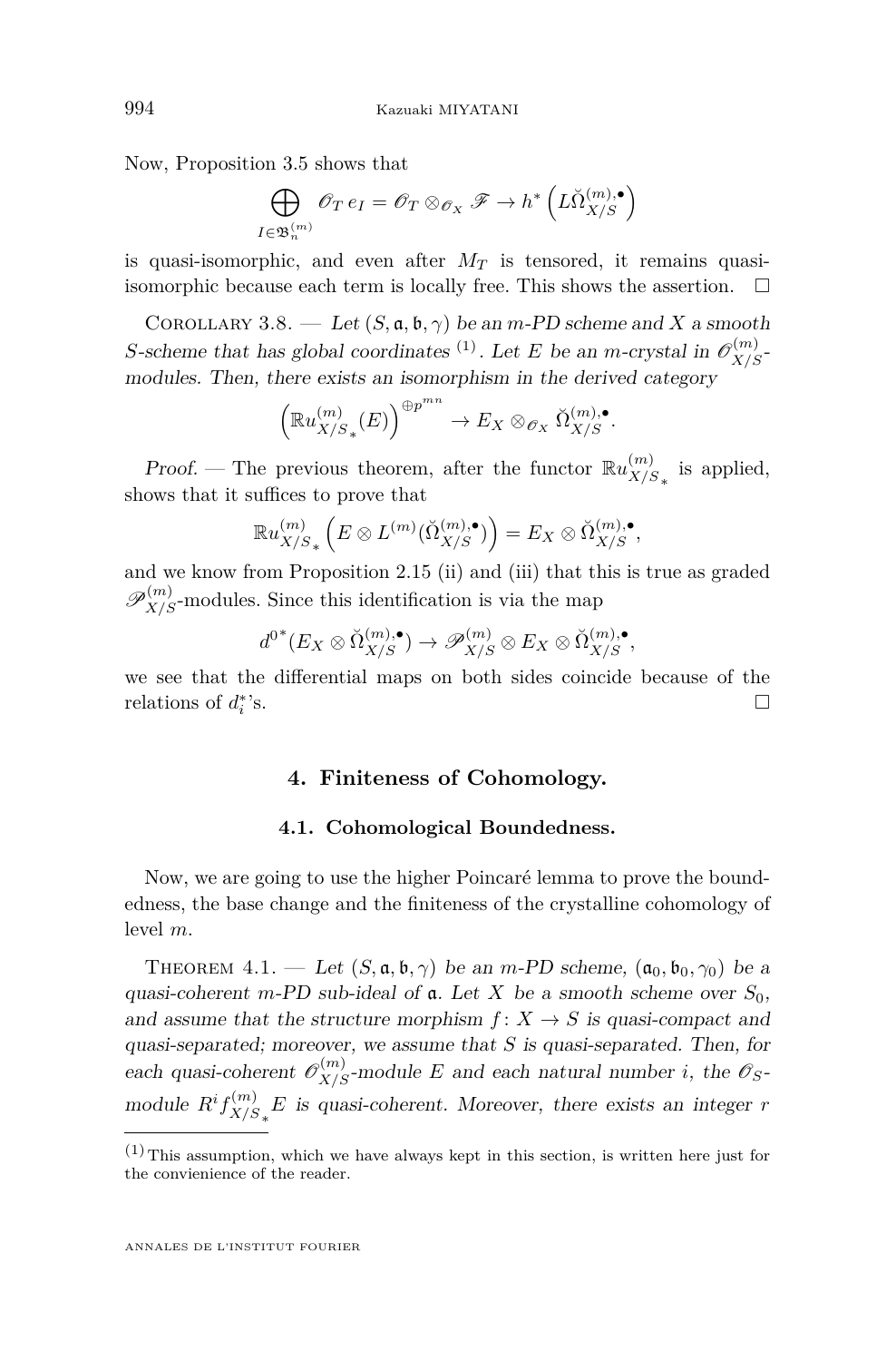<span id="page-21-0"></span>such that  $R^if_{X/S}^{(m)}$  $\int_{X/S_*}^{(m)} E = 0$  for all *i > r* and for all quasi-coherent  $\mathcal{O}_{X/S}^{(m)}$ module *E*.

Proof. — First, if *X* can be lifted to a smooth *S*-scheme having global coordinates, then Corollary [3.8](#page-20-0) and Proposition [2.11](#page-9-0) show the assertions.

Next, we assume that *X* is separated. Let  $U = (U_i)$  be a finite covering by affine open subschemes of *X* which have global coordinates. For each natural number *ν*, put

$$
U_{(\nu)} := \coprod_{i_0 < \dots < i_{\nu}} U_{i_0} \cap \dots \cap U_{i_{\nu}},
$$

and let  $j_{(\nu)}$  denote the natural map  $U_{(\nu)} \to X$ . Then [\[8,](#page-29-0) 7.6], there exists a spectral sequence

$$
E_1^{p,q} = R^q f_{U_{(p)}/S_*}^{(m)} j_{(p)}^*(E) \Longrightarrow R^n f_{X/S_*}^{(m)} E,
$$

by which the assertions are reduced to those for each  $U_{i_0} \cap \cdots \cap U_{i_p}$ . These schemes in turn are affine and have global coordinates by assumption, therefore the proof is finished in this case.

At last, for general *X*, we repeat the same argument; the schemes  $U_{i_0} \cap$  $\cdots \cap U_{i_p}$  constructed as above are not necessarily affine, but are quasicompact and quasi-affine, therefore separated.

#### **4.2. Base Change Theorem.**

THEOREM 4.2. — Let  $u: (S', \mathfrak{a}', \mathfrak{b}', \gamma') \to (S, \mathfrak{a}, \mathfrak{b}, \gamma)$  be a morphism of  $m$ -PD schemes, *Y* (resp. *Y'*) a scheme over *S* (resp. *S'*) and  $h: Y' \to Y$ an *S*-morphism. We assume that *Y* is quasi-compact. Let  $f: X \to Y$  be a smooth morphism, and let  $f' : X' \to Y'$  denote the base change of *f* over *h*, and let *g* denote the projection  $X' \to X$ . Then, if *E* is a flat and quasi-coherent  $\mathscr{O}_{X/S}^{(m)}$ -module, there exists an isomorphism

$$
\mathbb{L}h^{(m)*}_{\text{cris}}Rf^{(m)}_{\text{cris}*}(E) \to Rf'^{(m)}_{\text{cris}*}g^{(m)*}_{\text{cris}}(E).
$$

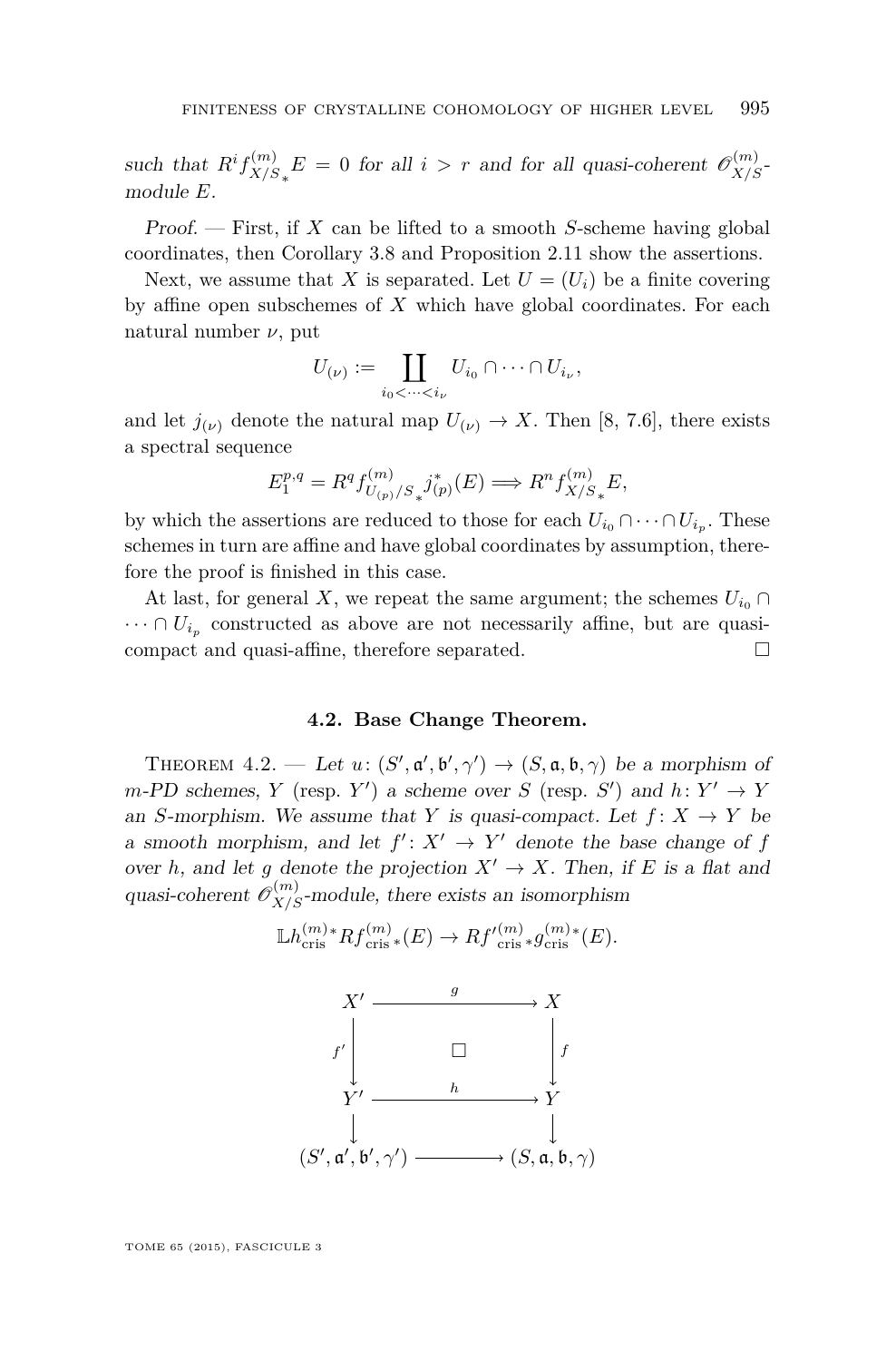<span id="page-22-0"></span>*Proof.* — Because  $\mathbb{R}f_{\text{cris}*}^{(m)}(E)$  is bounded by Theorem [4.1,](#page-20-0) the complex in the left hand side makes sense. Then, we may construct the base change morphism using the adjunction formula [\[2,](#page-29-0) V 3.3.1]. In order to prove that this morphism is isomorphic, following the argument for classical case [\[2,](#page-29-0) V 3.5.5], we know that it suffices to prove the following weaker proposition.  $\Box$ 

PROPOSITION 4.3. — In the situation in Theorem [4.2,](#page-21-0) let  $(a_0, b_0, \gamma_0)$ (resp.  $(\mathfrak{a}'_0, \mathfrak{b}'_0, \gamma'_0)$ ) be a quasi-coherent *m*-PD sub-ideal of  $\mathfrak{a}$  (resp.  $\mathfrak{a}'$ ), and assume that *Y* (resp. *Y'*) is the closed subscheme  $S_0$  (resp.  $S'_0$ ) of *S* (resp.  $S'$ ) defined by the ideal  $\mathfrak{a}_0$  (resp.  $\mathfrak{a}'_0$ ). We rename the morphisms as in the diagram below. Then, if *E* is a flat and quasi-coherent  $\mathcal{O}_{X/S}^{(m)}$ -module, the base changing map

(4.1) 
$$
\mathbb{L}u^*Rf_{X/S_*}^{(m)}(E) \to Rf_{X'/S'}^{(m)}g_{\text{cris}}^{(m)*}(E)
$$

is an isomorphism.



Proof. — At first, we assume that *X* is lifted to a scheme *Y* which is affine, is smooth of relative dimension *n* over *S*, and has global coordinates. Then by Corollary [2.14,](#page-10-0) we may assume that  $X = Y$ .

Now, by Corollary [3.8,](#page-20-0) we have an isomorphism

(4.2) 
$$
\left(\mathbb{R}f_{X/S_*}^{(m)}(E)\right)^{\oplus p^{mn}} \longrightarrow \mathbb{R}f_*(E_X \otimes \check{\Omega}_{X/S}^{(m),\bullet}),
$$

and  $E' := g_{\text{cris}}^{(m)}(E)$  in turn satisfies

(4.3) 
$$
\left(\mathbb{R}f_{X'/S'_{*}}'^{(m)}(E')\right)^{\oplus p^{mn}} \longrightarrow \mathbb{R}f'_{*}(E'_{X'} \otimes \check{\Omega}_{X'/S'}^{(m),\bullet}).
$$

In the right-hand side of  $(4.2)$  (resp.  $(4.3)$ ), the functor  $\mathbb{R}f_*$  (resp.  $\mathbb{R}f'_*$ ) can be replaced by  $f_*$  (resp.  $f'_*$ ) because of the quasi-coherence of *E* (resp.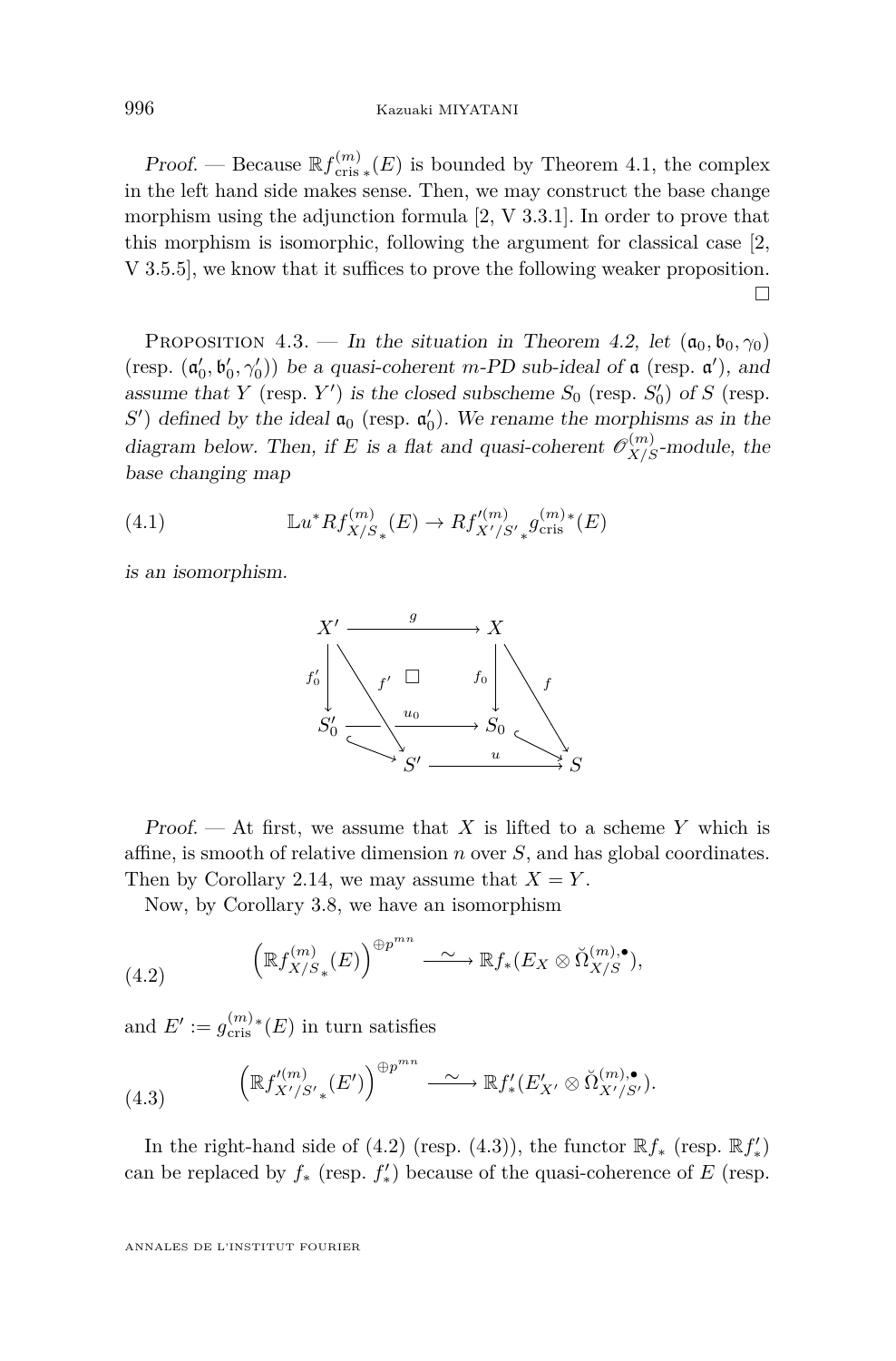<span id="page-23-0"></span> $E'$ ). We then have a commutative diagram

$$
\mathbb{L}u^*\left(f_*(E_X \otimes \check{\Omega}_{X/S}^{(m),\bullet})\right) \xrightarrow{\sim} f'_*\left(E'_{X'} \otimes \check{\Omega}_{X'/S'}^{(m),\bullet}\right)
$$

$$
\mathbb{L}u^*(4.2) \qquad \qquad \downarrow \qquad \qquad \downarrow \qquad \qquad \downarrow
$$

$$
\left(\mathbb{L}u^*\mathbb{R}f_{X/S_*}^{(m)}(E)\right)^{\oplus p^{mn}} \xrightarrow{\qquad} \left(\mathbb{R}f_{X'/S'_*}^{(m)}(E')\right)^{\oplus p^{mn}},
$$

where the lower horizontal morphism is the direct sum of  $p^{mn}$  copies of [\(4.1\)](#page-22-0). The upper horizontal morphism exists because the global coordinates of  $X$  over  $S$  and those of  $X'$  over  $S'$  are compatible, and it is clear that this is an isomorphism.

This completes the proof for this special case. In the general case, we can use the descent argument [\[2,](#page-29-0) pp. 344-347].

#### **4.3. Finiteness.**

THEOREM 4.4. — Let  $(S, \mathfrak{a}, \mathfrak{b}, \gamma)$  be an *m*-PD scheme and  $(\mathfrak{a}_0, \mathfrak{b}_0, \gamma_0)$  a quasi-coherent *m*-PD sub-ideal of a. The closed subscheme of *S* defined by  $\mathfrak{a}_0$  is denoted by  $S_0$ . Assume that X is a smooth proper scheme over  $S_0$ and that *S* is noetherian. Let *f* denote the structure morphism of *X* over *S*. In this situation, if *E* is a locally free  $\mathcal{O}_{X/S}^{(m)}$ -module of finite rank, then  $\mathbb{R}f_{X/\varsigma}^{(m)}$  $\chi_{/S_*}^{(m)} E$  is a perfect complex of  $\mathscr{O}_S$ -modules.

Proof. — The assertion is equivalent to showing that the complex of  $\mathscr{O}_S$ modules  $\mathbb{R} f_{X/S}^{(m)}$  $\binom{m}{X/S_*} E$  is pseudo-coherent and locally of finite Tor-dimension [\[7,](#page-29-0) I 5.8.1] (recall that a complex *K* of  $\mathscr{O}_S$ -modules is pseudo-coherent if and only if it is locally of finite cohomological dimension and the cohomology sheaves  $H^i(K)$  are coherent for all *i* [\[7,](#page-29-0) I p.2]). In fact, we can deduce from Proposition [4.3](#page-22-0) that  $\mathbb{R} f_{X/S}^{(m)}$  $\chi_{/S_*}^{(m)} E$  is locally of finite Tor-dimension [\[2,](#page-29-0) V 3.5.9]. It therefore suffices to prove the pseudo-coherence of this complex.

First, in case  $\mathfrak{a}_0 = 0$ , that is, in case  $S = S_0$ , this complex is quasiisomorphic to a complex whose terms are finitely generated [\[10,](#page-29-0) 4.7] (as explained in Subsection [1.2,](#page-2-0) no problem occurs in the use of this result of Le Stum and Quirós because of the local freeness of *E*). Hence the pseudocoherence is obvious.

Next, assume that  $(a_0, b_0, \gamma_0) = (a, b, \gamma)$ . In this case, the argument [\[2,](#page-29-0) VII 1.1.1] is used as follows. For each natural number *n*, let  $S_n$  be the closed subscheme defined by  $\mathfrak{a}^{n+1}$ . Then, we have the exact sequence

$$
0\to \mathfrak{a} ^n/\mathfrak{a} ^{n+1}\to \mathscr{O}_{S_n}\to \mathscr{O}_{S_{n-1}}\to 0,
$$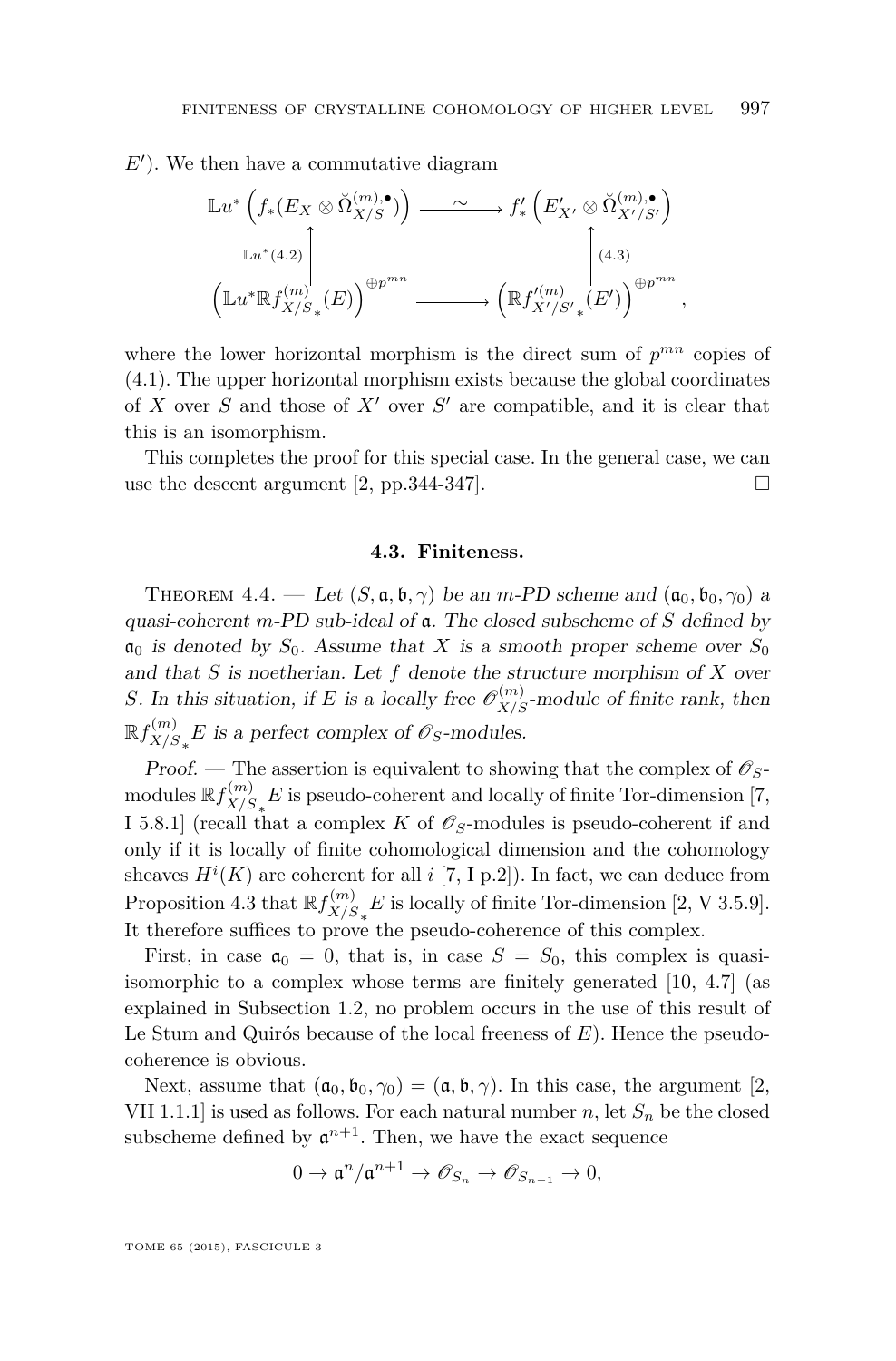<span id="page-24-0"></span>which gives the distinguished triangle



By Proposition [4.3,](#page-22-0) the complex in the left-bottom is isomorphic to

$$
{\mathbb Rf}^{(m)}_{X/S_{0\,*}}(E)\overset{\mathbb{L}}{\otimes}_{\mathscr{O}_{S_{0}}}\mathfrak{a}^{n}/\mathfrak{a}^{n+1},
$$

which is pseudo-coherent by the case where  $\mathfrak{a}_0 = 0$ . Therefore [\[7,](#page-29-0) I 2.5 b)], noting that the ideal  $a_0$  is nilpotent, the proof is obtained by induction.

At last, we consider the general case. Then, the category of the *m*-crystals in  $\mathscr{O}_{X/\mathscr{O}}^{(m)}$  $\mathcal{P}_{X/(S, \mathfrak{a}, \mathfrak{b}, \gamma)}^{(m)}$ -modules and that of the *m*-crystals in  $\mathcal{O}_{X/(S, \mathfrak{a}, \mathfrak{b}, \gamma)}^{(m)}$ *X/*(*S,*a0*,*b0*,γ*0) -modules are equivalent; indeed, the question being local on *X*, we may assume that *X* is embedded to a smooth scheme *Y* over *S* such that  $Y \times_S S_0 = X$ , and then Proposition [2.13](#page-9-0) applies. Thus the theorem is reduced to the previous case by using Proposition [4.3.](#page-22-0)

#### **5. Other Applications.**

#### **5.1. Künneth formula.**

THEOREM 5.1. — Let  $(S, \mathfrak{a}, \mathfrak{b}, \gamma)$  be an *m*-PD scheme, and R a quasicompact *S*-scheme. Let  $f: X \to R$  and  $g: Y \to R$  be two quasi-compact, quasi-separated and smooth morphisms. Denote the fiber product  $X \times_R Y$ by *Z*, the projection  $Z \rightarrow X$  (resp.  $Z \rightarrow Y$ ) by *p* (resp. by *q*) and the morphism  $f \circ p = q \circ q$  by  $h$ ;

$$
\begin{array}{ccc}\nZ & \xrightarrow{q} & Y \\
P & \downarrow g & \\
X & \xrightarrow{f} & R \xrightarrow{f} & (S, \mathfrak{a}, \mathfrak{b}, \gamma)\n\end{array}.
$$

If *E* (resp. *F*) is a quasi-coherent and flat  $\mathcal{O}_{X/S}^{(m)}$ -module (resp.  $\mathcal{O}_{Y/S}^{(m)}$ module), then there exists an isomorphism

$$
\mathbb{R}f_{\mathrm{cris}\;*}^{(m)}(E)\mathop{\otimes}\limits^{\mathbb{L}}_{\mathscr{O}_{R/S}^{(m)}}\mathbb{R}g_{\mathrm{cris}\;*}^{(m)}(F)\xrightarrow{\qquad}\mathbb{R}h_{\mathrm{cris}\;*}^{(m)}\big(p_{\mathrm{cris}\;}^{(m)^{*}}(E)\otimes_{\mathscr{O}_{Z/S}^{(m)}}q_{\mathrm{cris}\;}^{(m)^{*}}(F)\big).
$$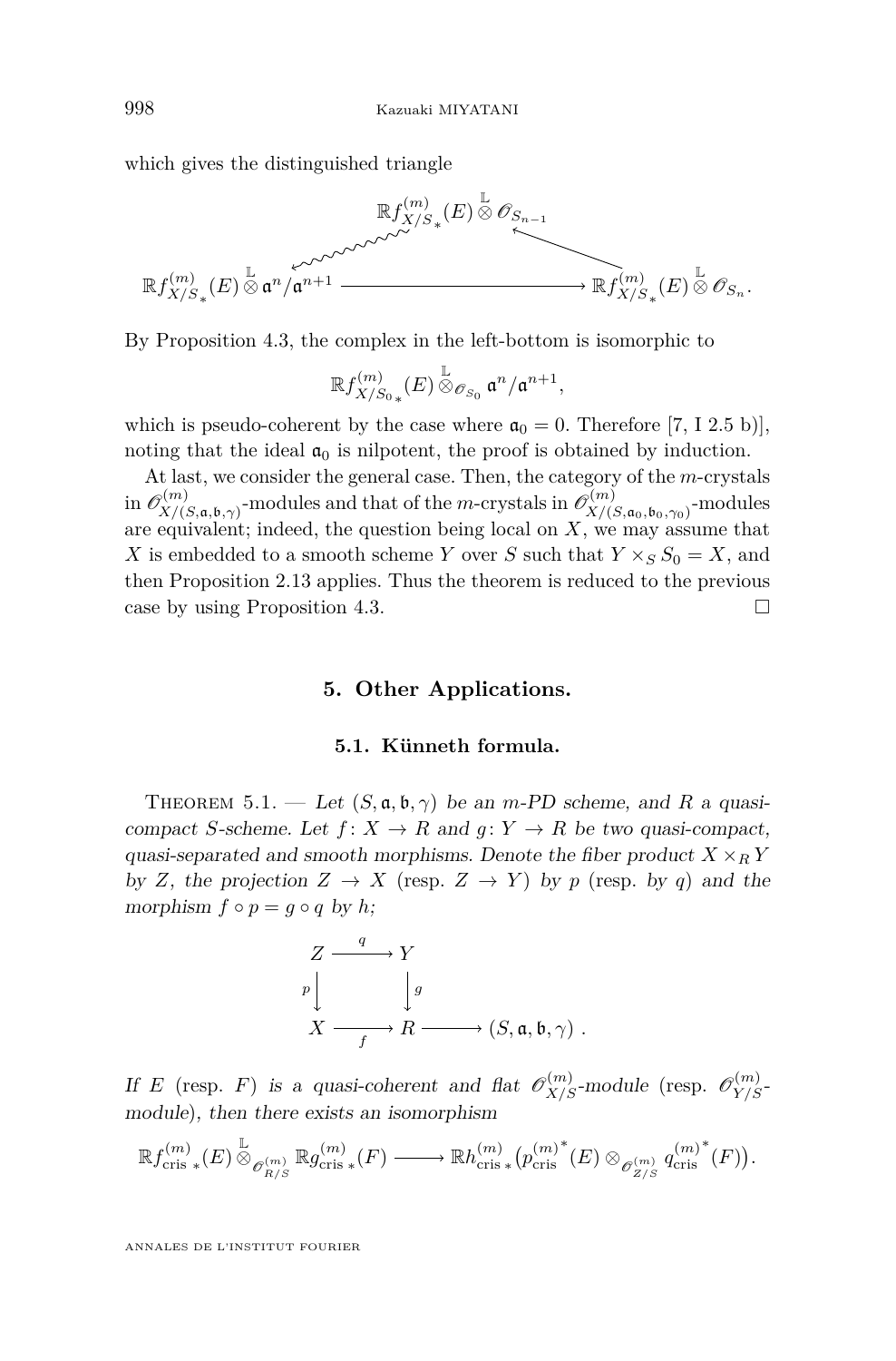Proof. — The construction of this morphism is straightforward by using the adjunction formula [\[2,](#page-29-0) V 4.1.1]. In order to prove that the morphism is an isomorphim, the following proposition will suffice.  $\Box$ 

PROPOSITION 5.2. — Under the situation in Theorem [5.1,](#page-24-0) let  $(a_0, b_0, \gamma_0)$ be a quasi-coherent *m*-PD sub-ideal of a, and assume that *R* is the closed subscheme  $S_0$  of *S* defined by  $\mathfrak{a}_0$ . Then, the morphism (5.1)

$$
\mathbb{R}f_{X/S_*}^{(m)}(E)\overset{\mathbb{L}}{\otimes}_{\mathscr{O}_S}\mathbb{R}g_{X/S_*}^{(m)}(F)\longrightarrow \mathbb{R}h_{Z/S_*}^{(m)}\left( p_{\mathrm{cris}}^{(m)^*}(E)\otimes_{\mathscr{O}_{Z/S}^{(m)}} {q_{\mathrm{cris}}^{(m)^*}(F)}\right)
$$

is an isomorphism.

Proof. — We may assume that  $X$  (resp.  $Y$ ) is lifted to an affine smooth *S*-scheme  $\bar{X}$  (resp.  $\bar{Y}$ ) that has global coordinates. Then,  $\bar{X} \times_S \bar{Y}$  is a lift of *Z*, which allows us to assume that  $\bar{X} = X$ ,  $\bar{Y} = Y$  and  $Z = \bar{X} \times_S \bar{Y}$ . We fix a system of global coordinates  $\{t_1, \ldots, t_n\}$  (resp.  $\{t'_1, \ldots, t'_{n'}\}$ ) of *X* (resp. *Y* ); the scheme *Z* naturally has a system of global coordinates

$$
\{p^*(t_1),\ldots,p^*(t_n),q^*(t'_1),\ldots,q^*(t'_{n'})\},\
$$

which gives us a natural isomorphism

$$
p^*(\breve{\Omega}_{X/S}^{(m),\bullet}) \otimes q^*(\breve{\Omega}_{Y/S}^{(m),\bullet}) \longrightarrow \breve{\Omega}_{Z/S}^{(m),\bullet}.
$$

The proposition, therefore, follows from the commutative diagram  $p_p$ *m*( $n+n$ )

$$
\begin{array}{c}\n\left(\mathbb{R}f_{X/S_*}^{(m)}(E) \overset{\mathbb{L}}{\otimes}_{\mathscr{O}_S} \mathbb{R}g_{Y/S_*}^{(m)}(F)\right)^{\oplus p} \\
\downarrow \qquad \qquad \downarrow \qquad \qquad \downarrow \qquad \qquad \downarrow \qquad \qquad \downarrow \qquad \qquad \downarrow \qquad \qquad \downarrow \qquad \qquad \downarrow \qquad \downarrow \qquad \downarrow \qquad \downarrow \qquad \downarrow \qquad \downarrow \qquad \downarrow \qquad \downarrow \qquad \downarrow \qquad \downarrow \qquad \downarrow \qquad \downarrow \qquad \downarrow \qquad \downarrow \qquad \downarrow \qquad \downarrow \qquad \downarrow \qquad \downarrow \qquad \downarrow \qquad \downarrow \qquad \downarrow \qquad \downarrow \qquad \downarrow \qquad \downarrow \qquad \downarrow \qquad \downarrow \qquad \downarrow \qquad \downarrow \qquad \downarrow \qquad \downarrow \qquad \downarrow \qquad \downarrow \qquad \downarrow \qquad \downarrow \qquad \downarrow \qquad \downarrow \qquad \downarrow \qquad \downarrow \qquad \downarrow \qquad \downarrow \qquad \downarrow \qquad \downarrow \qquad \downarrow \qquad \downarrow \qquad \downarrow \qquad \downarrow \qquad \downarrow \qquad \downarrow \qquad \downarrow \qquad \downarrow \qquad \downarrow \qquad \downarrow \qquad \downarrow \qquad \downarrow \qquad \downarrow \qquad \downarrow \qquad \downarrow \qquad \downarrow \qquad \downarrow \qquad \downarrow \qquad \downarrow \qquad \downarrow \qquad \downarrow \qquad \downarrow \qquad \downarrow \qquad \downarrow \qquad \downarrow \qquad \downarrow \qquad \downarrow \qquad \downarrow \qquad \downarrow \qquad \downarrow \qquad \downarrow \qquad \downarrow \qquad \downarrow \qquad \downarrow \qquad \downarrow \qquad \downarrow \qquad \downarrow \qquad \downarrow \qquad \downarrow \qquad \downarrow \qquad \downarrow \qquad \downarrow \qquad \downarrow \qquad \downarrow \qquad \downarrow \qquad \downarrow \qquad \downarrow \qquad \downarrow \qquad \downarrow \qquad \downarrow \qquad \downarrow \qquad \downarrow \qquad \downarrow \qquad \downarrow \qquad \downarrow \qquad \downarrow \qquad \downarrow \qquad \downarrow \qquad \downarrow \qquad \downarrow \qquad \downarrow \qquad \down
$$

here, the morphism from the top-left toward bottom-right is the direct sum of  $p^{m(n+n')}$  copies of (5.1), and that from the top-left toward bottom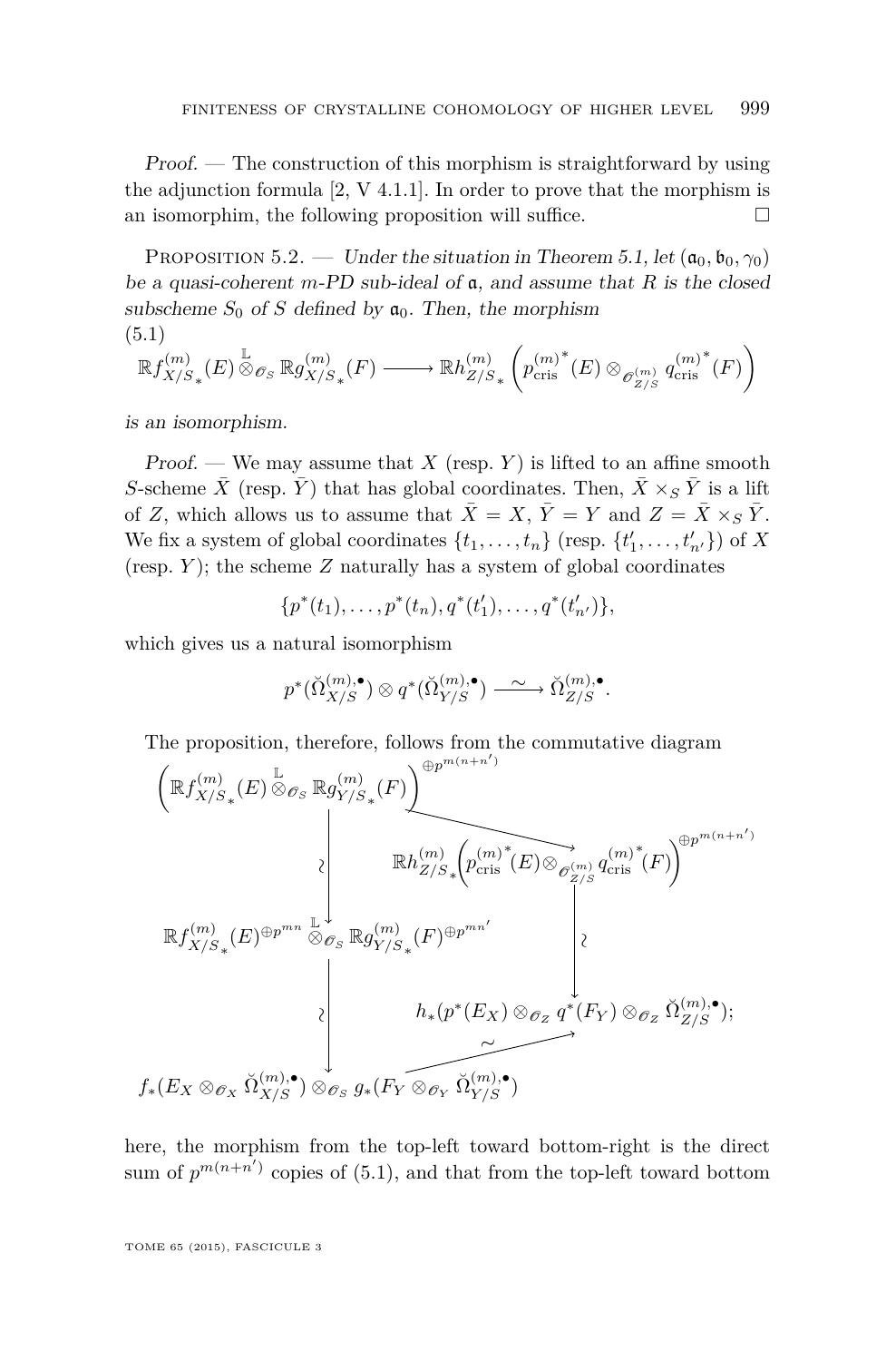<span id="page-26-0"></span>is induced from

$$
\left(f_{\text{cris}\;*}^{(m)}(E)\otimes g_{\text{cris}\;*}^{(m)}(F)\right)^{\oplus p^{m(n+n')}} \to f_{\text{cris}\;*}^{(m)}(E)^{\oplus p^{mn}} \otimes g_{\text{cris}\;*}^{(m)}(F)^{\oplus p^{mn'}}
$$

$$
e_{Z,(I,I')} \quad \mapsto \quad e_{X,I} \otimes e_{Y,I'},
$$

where  $I \in \mathfrak{B}_n^{(m)}$ ,  $I' \in \mathfrak{B}_{n'}^{(m)}$  and  $e_{X,I}$  (resp.  $e_{Y,I'}$ ,  $e_{Z,(I,I')})$ ) is the canonical basis of each direct sum.

#### **5.2. Frobenius Descent.**

In this subsection, we correct the proof [\[10,](#page-29-0) 5] of Frobenius descent.

LEMMA 5.3. — Let  $(S, \mathfrak{a}, \mathfrak{b}, \gamma)$  be an *m*-PD scheme, let *X* be an *n*dimensional smooth scheme over *S* that has global coordinates, and let  $\mathscr F$ be a  $\mathscr{D}_{X/S}^{(m)}$ -module. Then, there exists a natural isomorphism

(5.2) 
$$
\mathscr{F} \otimes_{\mathscr{O}_X} \check{\Omega}_{X/S}^{(m),\bullet} \longrightarrow R\mathscr{H}\!om_{\mathscr{D}_{X/S}^{(m)}}(\mathscr{O}_X,\mathscr{F})^{\oplus p^{mn}}.
$$

Proof. — Because each term of the higher de Rham complex is free, the complex

$$
\mathop{{\mathscr H\! om}}\nolimits_{{\mathscr O}_X}\big(\breve{\Omega}_{X/S}^{(m),\bullet}, {\mathscr D}^{(m)}_{X/S}\big)
$$

gives a free resolution of  $\mathscr{O}_X^{\oplus p^{mn}}$  as  $\mathscr{D}_{X/S}^{(m)}$ -modules. Because of the freeness again, the morphism

$$
\mathscr{F} \otimes_{\mathscr{O}_X} \check{\Omega}_{X/S}^{(m),\bullet} \to \mathscr{H}\hspace{-0.01cm}\textit{om}_{\mathscr{D}_{X/S}^{(m)}}\left(\mathscr{H}\hspace{-0.01cm}\textit{om}_{\mathscr{O}_X}\left(\check{\Omega}_{X/S}^{(m),\bullet},\mathscr{D}_{X/S}^{(m)}\right),\mathscr{F}\right),
$$

is an isomorphism, which completes the proof.

In the remainder of this subsection, let  $(S, \mathfrak{a}, \mathfrak{b}, \gamma)$  be an *m*-PD scheme, let  $(a_0, b_0, \gamma_0)$  a quasi-coherent *m*-PD sub-ideal of **a** that satisfies  $p \in \mathfrak{a}_0$ , and denote by  $S_0$  the closed subscheme defined by  $a_0$ . Let  $f: X_0 \to S_0$  be a smooth morphism such that the *m*-PD structure  $(\mathfrak{b}_0, \gamma_0)$  extends to  $\mathcal{O}_{X_0}$ , and let  $F_0: X_0 \to X'_0$  denote the *s*-th iterate of the relative Frobenius of *f* for a natural number *s*. We denote by  $f' : X'_0 \to S_0$  the natural morphism.

Under this situation, the morphism  $F_0$  induces a morphism of topoi [\[3,](#page-29-0) (4.1)]

$$
F_0: (X_0/S)_{\text{cris}}^{(m+s)} \to (X'_0/S)_{\text{cris}}^{(m)}
$$
.

In order to recall the construction of the inverse image functor of  $F_0$ , we fix an object  $(U, T, J, \delta)$  of Cris<sup> $(m+s)$ </sup> $(X_0/S)$  and set some notation. Let  $T_0$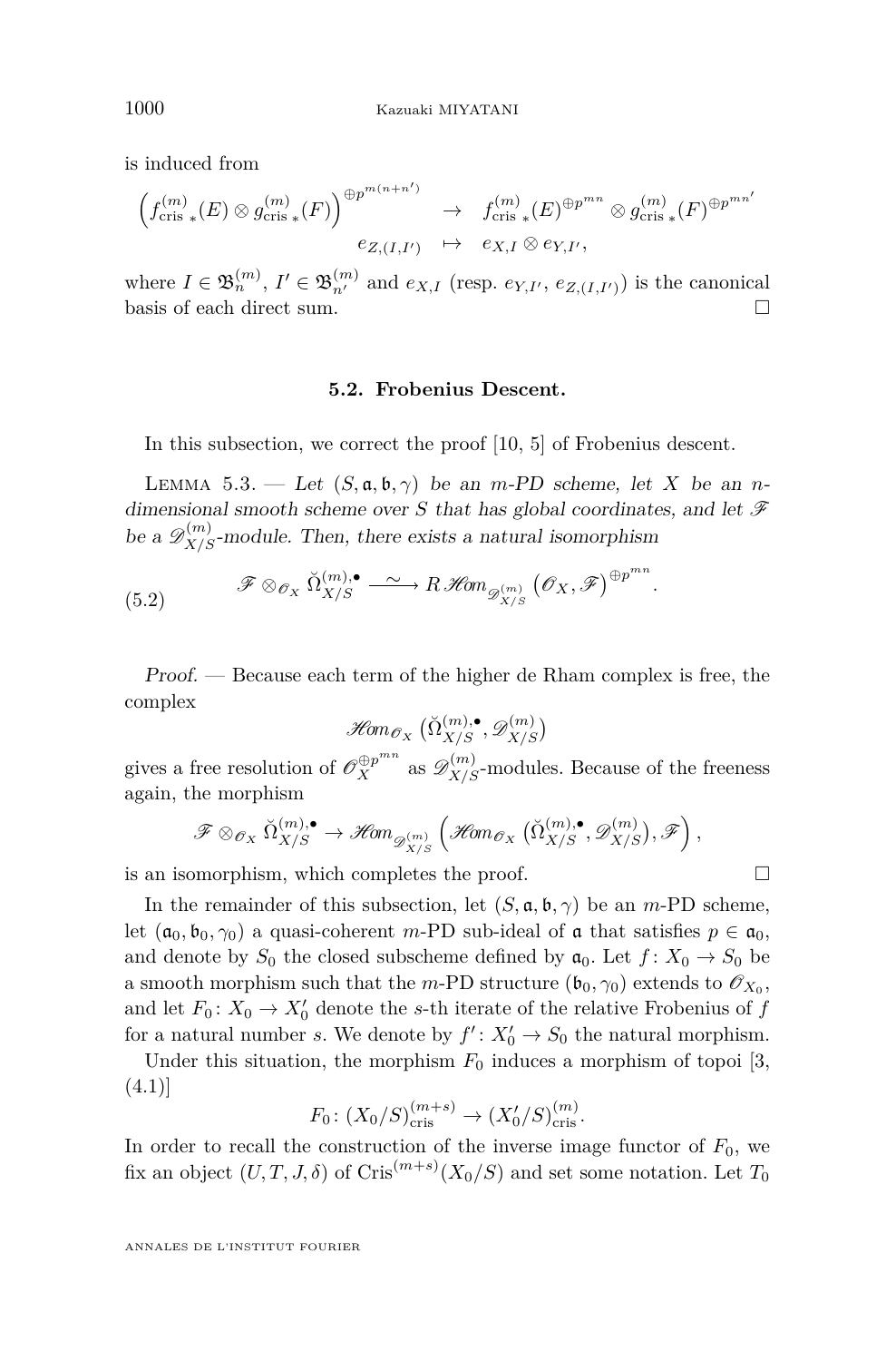<span id="page-27-0"></span>denote the closed subscheme of *T* defined by  $J + p\mathscr{O}_T$ , and  $T_1$  the closed subscheme of  $T_0$  defined by  $I^{(p^m)}\mathcal{O}_{T_0}$ , where *I* denotes the ideal of  $\mathcal{O}_T$ defined by the closed immersion  $U \hookrightarrow T$ . We denote the *s*-th iterate of the relative Frobenius morphism of *U* (resp.  $T_1$ ,  $T_0$ ) by  $F_{0,U}: U \to U'$  (resp.  $F_{0,T_1}: T_1 \to T'_1$ ,  $F_{0,T_0}: T_0 \to T'_0$ ). Now, we have a continuous functor

$$
Cris^{(0)}(T'_1/S) \to Cris^{(m)}(X'/S)
$$

defined as follows. For an object  $(W, V, \delta_0)$  in Cris<sup>(0)</sup> $(T'_1/S)$ , if  $I_0$  denotes the ideal of  $\mathscr{O}_V$  defined by the closed immersion  $W \hookrightarrow V$ , the image of  $(W, V, \delta_0)$  through the functor above is  $(U' \cap W, V, I_0, \delta_0)$ ; in fact,  $(I_0, \delta_0)$  is the *m*-PD structure of the ideal of the closed immersion  $U' \cap W \hookrightarrow W \hookrightarrow V$ since, because  $(I^{(p^m)}\mathscr{O}_{T_0})^{(p^s)} = 0$ , we have  $T'_0 = T'_1$ . We may directly prove that this defines a continuous functor.

Now, for a sheaf *E* on Cris<sup> $(m)$ </sup> $(X'_0/S)$ , the section of  $F_0^*E$  on  $(U, T, J, \delta)$ is described as follows. If  $E_1$  denotes the sheaf on  $\operatorname{Cris}^{(0)}(T_1'/S)$  induced by  $E$ , and if  $E_2$  denotes the image of  $E_1$  through the inverse image functor of  $(F_{0,T_0})_{\text{cris}}^{(0)}$ , we have

$$
(F_0^*E)(U, T, J, \delta) = E_2(T_0, T).
$$

If *E* is an *m*-crystal in  $\mathcal{O}_{X'_0/S}^{(m)}$ -modules, then  $F_0^*E$  is an  $(m+s)$ -crystal in  $\mathscr{O}_{X'/S}^{(m+s)}$ -modules; in fact, the question being local, we may assume that  $X_0$ (resp.  $X'_0$ ) can be lifted into a smooth *S*-scheme *X* (resp. *X'*) and  $F_0$  can be lifted into a morphism  $F: X \to X'$ , in which case  $F_0^*E$  is an  $(m+s)$ -crystal [\[5,](#page-29-0) 2.2.3].

PROPOSITION 5.4. — Let *E'* be a locally free  $\mathscr{O}_{X'_{0}/S}^{(m)}$ -module of finite rank, and denote by *E* the  $\mathscr{O}_{X_0/S}^{(m+s)}$ -module  $F_0^*E'$ , which is an  $(m+s)$ crystal as noted above. Then, the morphism

(5.3) 
$$
F_0^* : Ru_{X_0'/S_*}^{(m)}(E') \to Ru_{X_0/S_*}^{(m+s)}(E)
$$

is an isomorphism.

Before starting the proof, we show the following lemma.

LEMMA 5.5. — Assume that  $p\mathscr{O}_S = 0$ , that  $\mathfrak{a}_0 = 0$  and let us omit the subscripts " $0$ " in the notation. Moreover, assume that *X* and  $X'$  each have a system of global coordinates; we fix one  $\{t_1, \ldots, t_n\}$  of *X* and  $\{t'_1, \ldots, t'_n\}$ of *X'*. Then, the morphism  $F: X' \to X$  induces a quasi-isomorphism

$$
\varphi\colon E'_{X'}\otimes \big(\breve{\Omega}_{X'/S}^{(m),\bullet}\big)^{\oplus p^{sn}}\to E_X\otimes \breve{\Omega}_{X/S}^{(m+s),\bullet}.
$$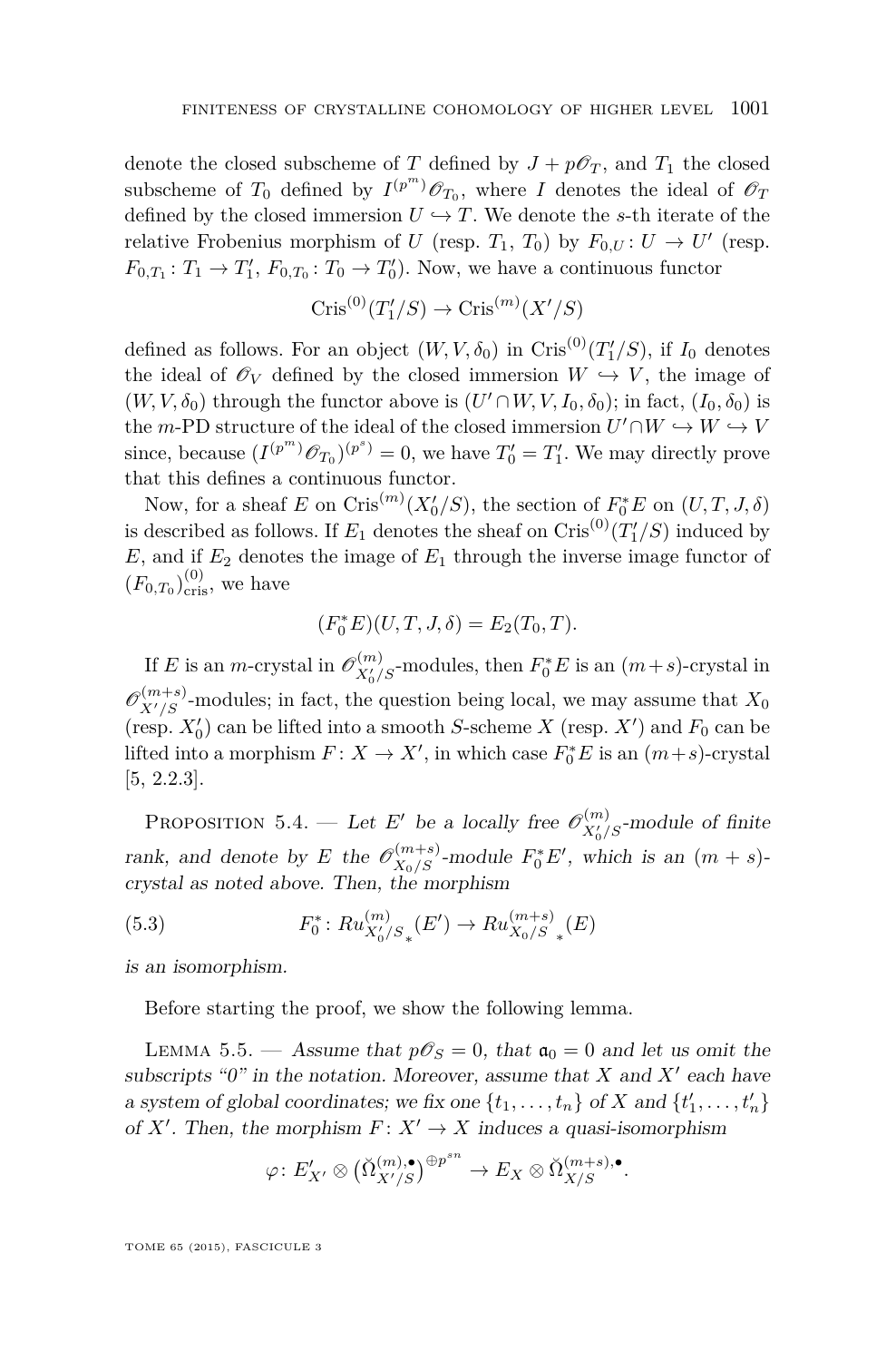Proof. — Since Berthelot [\[5,](#page-29-0) 2.2.2 (i)] shows that *F* induces a morphism of simplicial schemes

$$
F^* \colon P_{X'/S}^{(m)}(\bullet) \to P_{X/S}^{(m+s)}(\bullet),
$$

we get a morphism

(5.4) 
$$
F^*: E'_{X'} \otimes \mathscr{P}_{X'/S}^{(m),\bullet} \to E_X \otimes \mathscr{P}_{X/S}^{(m+s),\bullet}.
$$

We show that this induces a morphism

$$
F^* \colon E'_{X'} \otimes \check{\Omega}_{X'/S}^{(m), \bullet} \to E_X \otimes \check{\Omega}_{X/S}^{(m+s), \bullet}.
$$

Put  $\tau_i = d^*(t_i)$  and  $\tau'_i = d^*(t'_i)$ , and recall that [\[5,](#page-29-0) 2.2.4 (i)], for each  $I \in \mathbb{N}^n \setminus \{0\}$ , this morphism takes  $\tau'^{\{I\}}$  to  $\tau^{\{p^sI\}}$ . Therefore, (5.4) induces

$$
E'_{X'} \otimes N\mathscr{P}_{X'/S}^{(m),\bullet} \to E_X \otimes N\mathscr{P}_{X/S}^{(m),\bullet}.
$$

Moreover, if *I* is not equal to  $p^m \mathbf{1}_i$  for any  $i = 1, \ldots, n$ , then  $p^s I$  is not of the form  $p^{m+s}\mathbf{1}_j$ , which shows that the image of  $\mathscr{K}_{X'/S}^{(m)}$  under  $F^*$  lies in  $\mathscr{K}_{X/S}^{(m+s)}.$ 

Now, for each  $J \in \mathfrak{B}_s^{(m)}$ , consider the morphism

$$
F_J: E'_{X'} \otimes \check{\Omega}_{X'/S}^{(m), \bullet} \to E_X \otimes \check{\Omega}_{X/S}^{(m+s), \bullet}
$$

obtained by multiplying  $\tau^J$  from the left after  $F^*$  above. This morphism is actually a zero morphism if  $J \neq 0$  since  $\tau^{J}\tau_i^{p^{m+s}} = 0$  in  $\breve{\Omega}_{X/S}^{(m+s),1}$ . We define the morphism  $\varphi$  to be the direct sum of  $F_J$ 's for  $J \in \mathfrak{B}_s^{(m)}$ .

The morphism  $\varphi$  fits into the commutative diagram

$$
E'_{X'} \otimes (\breve{\Omega}_{X'/S}^{(m),\bullet})^{\oplus p^{sn}} \xrightarrow{\varphi} E_X \otimes \breve{\Omega}_{X/S}^{(m+s),\bullet}
$$
  
\n
$$
(5.2)^{\oplus p^{sn}} \downarrow \qquad (5.2)
$$
  
\n
$$
R\mathcal{H}\text{om}_{\mathscr{D}_{X'/S}}(\mathscr{O}_{X'}, E')^{\oplus p^{(m+s)n}} \xrightarrow{\sim} R\mathcal{H}\text{om}_{\mathscr{D}_{X/S}^{(m+s)}}(\mathscr{O}_{X}, E)^{\oplus p^{(m+s)n}},
$$

where the morphism in the bottom is the direct sum of  $p^{(m+s)n}$  copies of

$$
F^*: R\operatorname{\mathscr{H}\!\!\mathit{om}}_{\mathscr{D}^{(m)}_{X'/S}}(\mathscr{O}_{X'}, E_{X'}) \to R\operatorname{\mathscr{H}\!\!\mathit{om}}_{\mathscr{D}^{(m+s)}_{X/S}}(\mathscr{O}_X, E_X);
$$

this is a quasi-isomorphism by Berthelot [\[5,](#page-29-0) 2.3.8 (i)], which shows the lemma.  $\Box$ 

Proof of Proposition  $5.4.$  – First, we reduce the proof to the case where the assumptions in the previous lemma hold. The question being local, we may assume that  $X_0$  (resp.  $X'_0$ ) can be lifted into a smooth  $S$ scheme *X* (resp. *X'*) and  $F_0$  can be lifted into a morphism  $F: X \to X'$ ,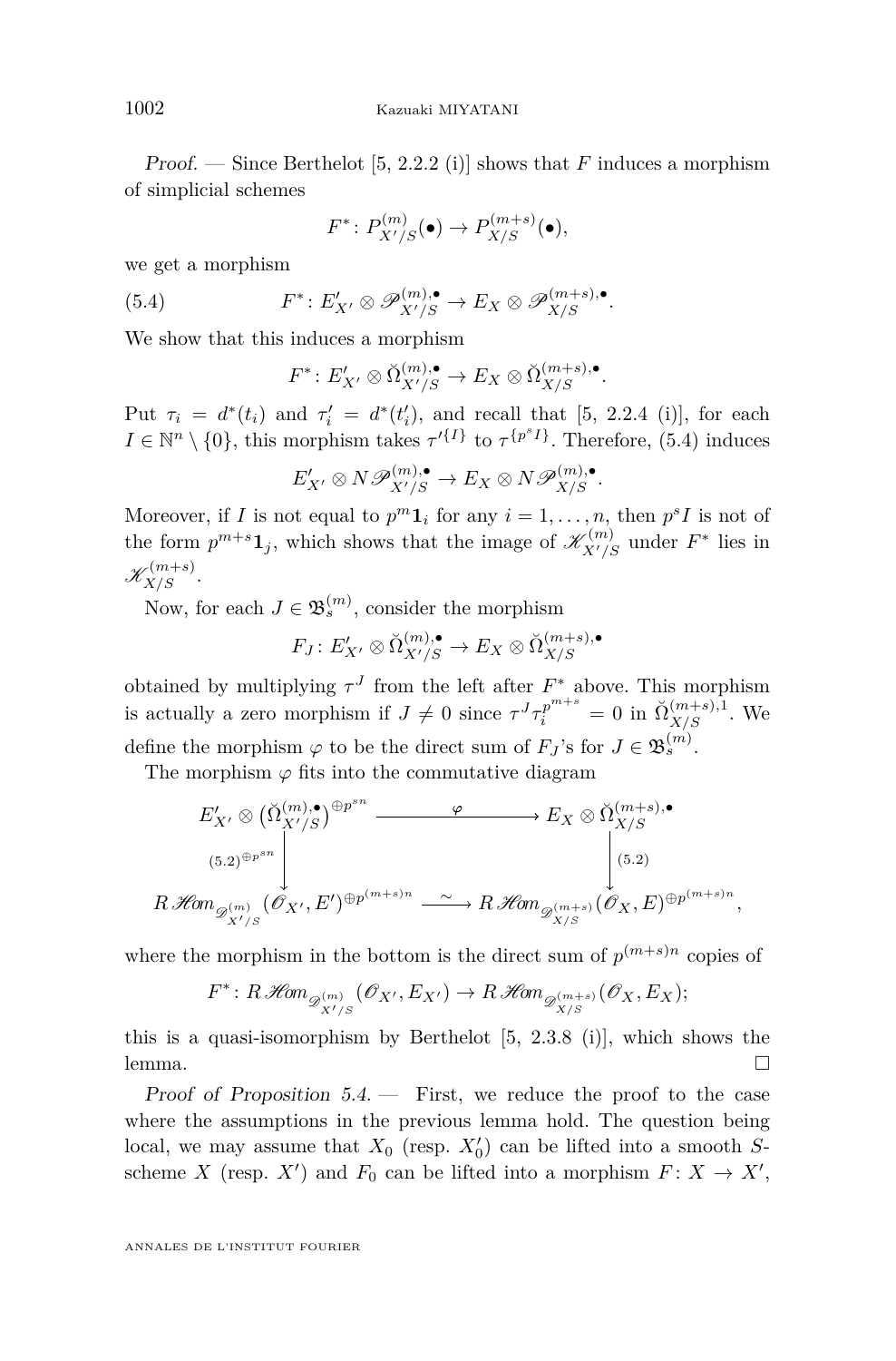<span id="page-29-0"></span>in which case Corollary [2.14](#page-10-0) and Proposition [4.3](#page-22-0) allow us to assume that  $(a_0, b_0, \gamma_0) = (a, b, \gamma)$ . Then, by using the distinguished triangle as in the proof of Theorem [4.4,](#page-23-0) we may assume that  $p\mathscr{O}_S = 0$  and  $\mathfrak{a} = 0$ . Finally, again since the question is local, we may argue under the situation of the previous lemma.

Now, the construction shows that the following diagram commutes:

$$
Ru_{X'/S_*}^{(m)}(E')^{\oplus p^{(m+s)n}} \longrightarrow Ru_{X/S}^{(m+s)}(E)^{\oplus p^{(m+s)n}}
$$
  
\n
$$
\downarrow \qquad \qquad \downarrow
$$
  
\n
$$
E'_{X'} \otimes (\check{\Omega}_{X'/S}^{(m),\bullet})^{\oplus p^{sn}} \longrightarrow E_X \otimes \check{\Omega}_{X/S}^{(m+s),\bullet};
$$

here, the morphism in the top is the direct sum of  $p^{(m+s)n}$  copies of the morphism  $(5.3)$ . This shows the proposition.

#### BIBLIOGRAPHY

- [1] M. ARTIN, A. GROTHENDIECK & J.-L. VERDIER, Théorie de Topos et Cohomologie Étale des Schémas I, II, III, Lecture Notes in Math., vol. 269, 270, 305, Springer-Verlag, 1971.
- [2] P. BERTHELOT, Cohomologie cristalline des schémas de caractéristique  $p > 0$ , Lecture Notes in Mathematics, Vol. 407, Springer-Verlag, Berlin-New York, 1974, 604 pages.
- $[3] \longrightarrow$ , Letter to Illusie, 1990.
- [4] ——— , "D-modules arithmétiques. I. Opérateurs différentiels de niveau fini", Ann. Sci. École Norm. Sup. (4) **29** (1996), no. 2, p. 185-272.
- [5] ——— , "D-modules arithmétiques. II. Descente par Frobenius", Mém. Soc. Math. Fr.  $(N.S.)$  (2000), no. 81, p. vi $+136$ .
- [6] ———, Letter to Abe and the author, 2010.
- [7] P. Berthelot, A. Grothendieck & L. Illusie, Théorie des Intersections et Théorème de Riemann-Roch, Lecture Notes in Math., vol. 225, Springer-Verlag, 1971.
- [8] P. BERTHELOT & A. OGUS, Notes on crystalline cohomology, Princeton University Press, Princeton, N.J.; University of Tokyo Press, Tokyo, 1978, vi+243 pages.
- [9] B. Le Stum & A. Quirós, "Transversal crystals of finite level", Ann. Inst. Fourier (Grenoble) **47** (1997), no. 1, p. 69-100.
- [10] ——— , "The exact Poincaré lemma in crystalline cohomology of higher level", J. Algebra **240** (2001), no. 2, p. 559-588.

Manuscrit reçu le 19 avril 2011, révisé le 16 janvier 2014, accepté le 23 octobre 2014.

Kazuaki MIYATANI National Center for Theoretical Sciences, Mathematics Division (Taipei Office),